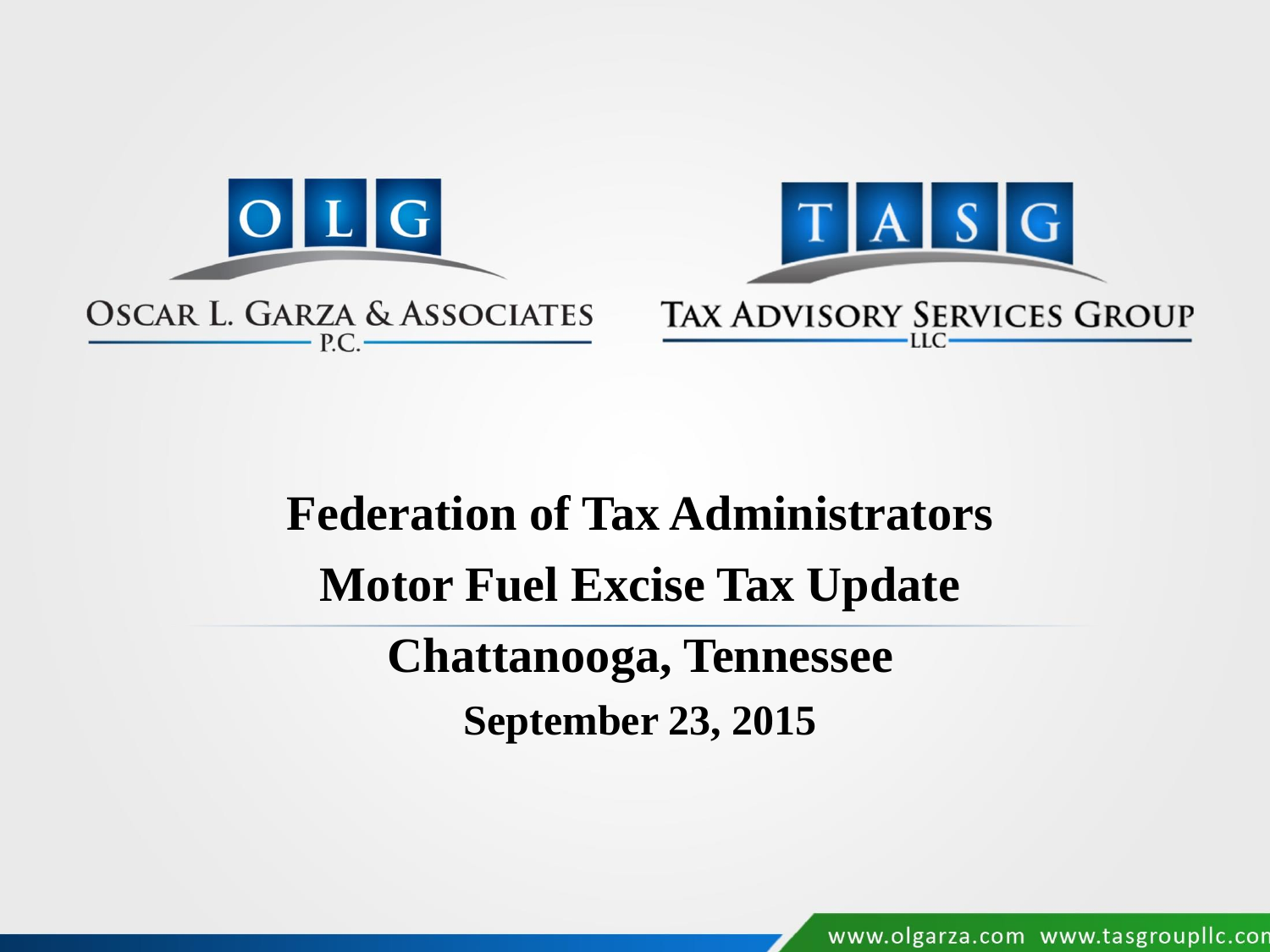



- In the Matter of the Protest of ALON USA, L.P. No. 15-04, February 6, 2015.
- Section 7-1-69(A) states that:
	- in the case of failure due to negligence or disregard of department rules and regulations, but without intent to evade or defeat a tax, to pay when due the amount of tax required to be paid, or to file by the date required a return regardless of whether a tax is due, there shall be added to the amount assessed a penalty in an amount equal to the greater of:
		- 2% per month or any fraction of a month from the date the return was required to be **filed multiplied by the tax liability established in** the late return, not to exceed twenty percent of the tax liability established in the late return; or
		- a minimum of \$5.00, but the \$5.00 minimum penalty shall not apply to taxes levied under the Income Tax Act…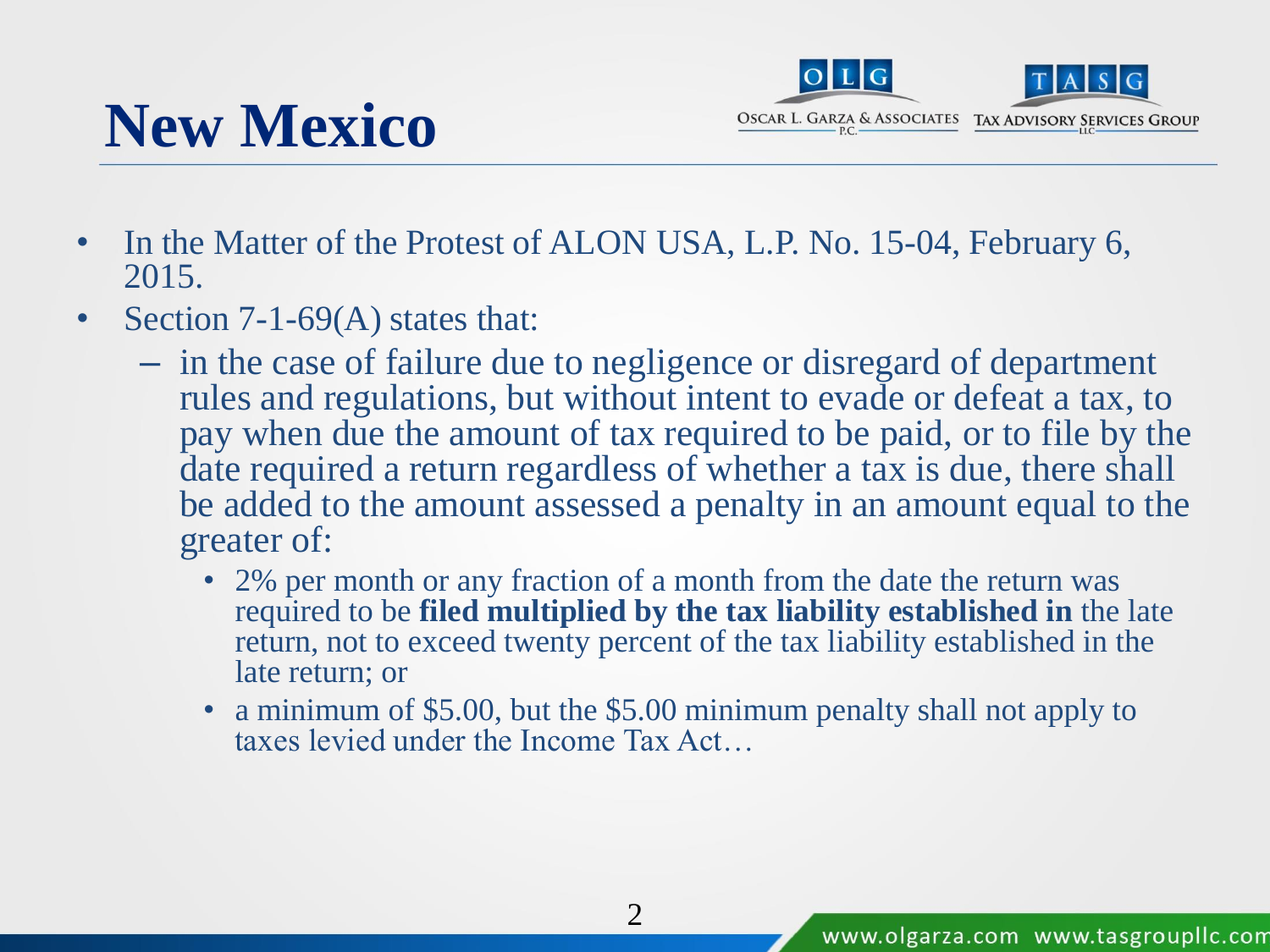# **New Mexico**



- Section 7-1-69(A)(3) provides that a \$5.00 penalty may apply when a taxpayer fails to file a return. Provision only applies when no tax is due or as Section 7-1-69(A)(3) provides, "regardless of whether a tax is due."
- Section 7-1-69(A) **allows the Department to elect to impose the greater of** the amount of the 2% per month of the amount of the tax liability or the minimum of \$5.00, whichever is greater. The minimum penalty of \$5.00 is normally imposed if taxpayer has no taxable event. In Taxpayer's case, since the 2% of Taxpayer's tax liability was greater than \$5.00, the Department elected to impose the greater amount.
- In conclusion, Taxpayer had a taxable event in January 2014 which created a tax liability of \$927,776.01. The Department correctly used the tax liability amount to assess penalty calculated at 2%. The tax liability was established in the late return filed on May 5, 2014.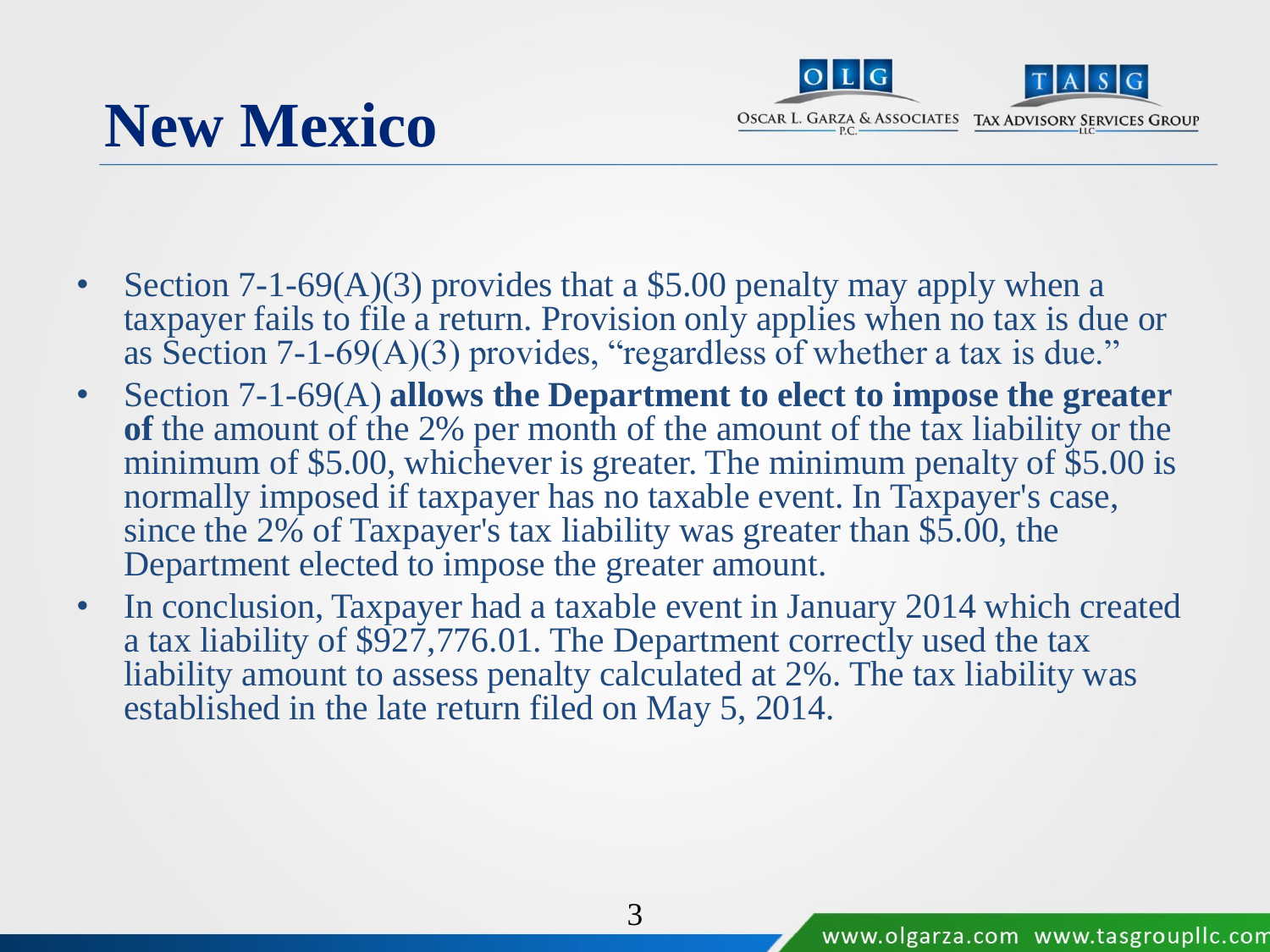### **Ohio**



- Mohmed v. Certified Oil Corp., Court of Appeals of Ohio, Eighth District, (Jun. 18, 2015)
- Under a plain language of the statute, and as explained by the Supreme Court of Ohio, R.C. 5751.02 does not allow a taxpayer to bill or invoice the CAT to another; however, the taxpayer is permitted to recoup its CAT liability by including it in the price charged for a good or service.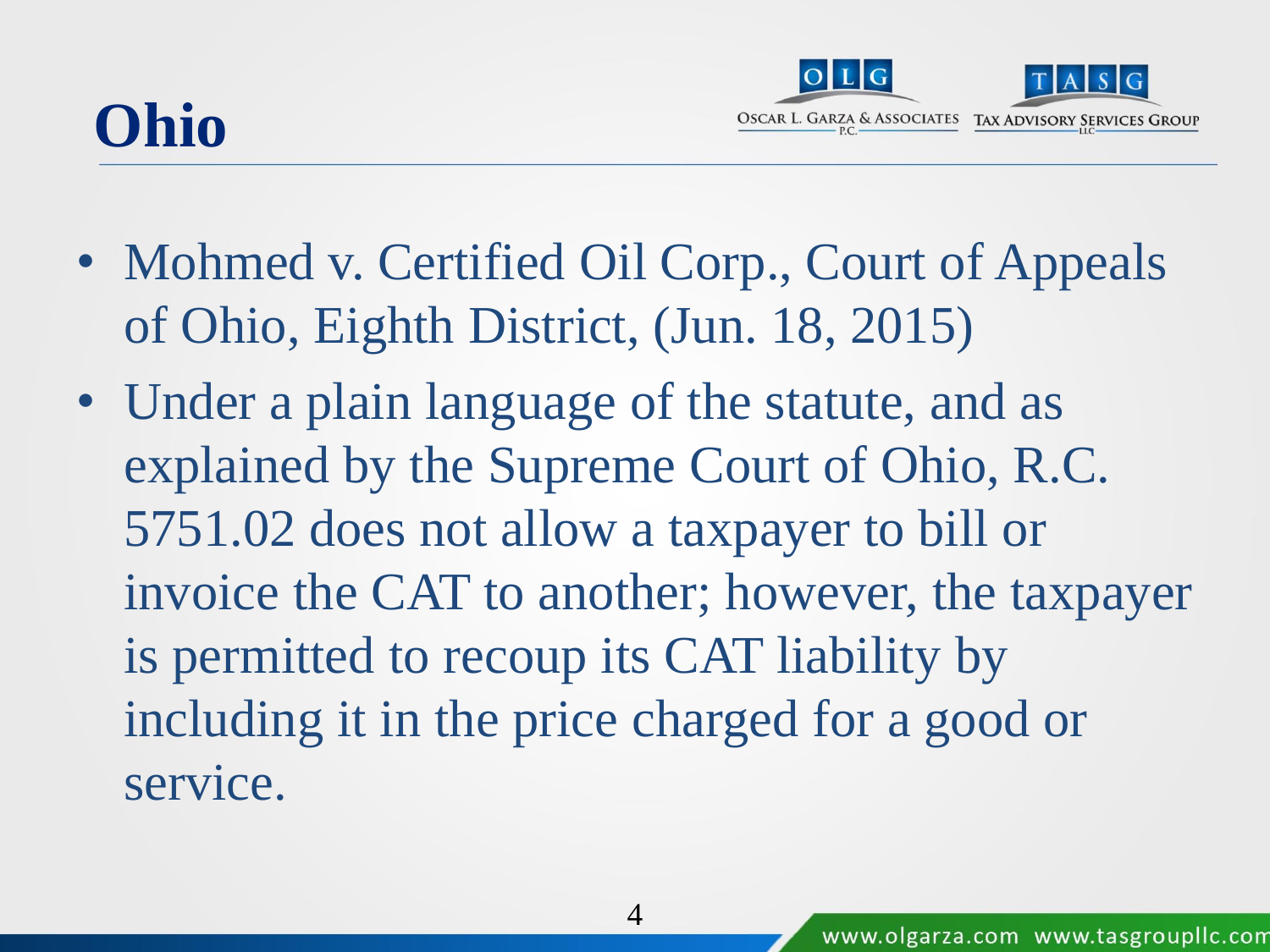### **Ohio**



- Before Certified delivered gasoline to Mohmed, it would send a price notification, and after the delivery, an invoice.
- The information in the price notifications included Certified's price, the specified contractual margin, freight cost, and the amount of the CAT tax. A subtotal for "price before taxes" including these four items was provided. The total price was then arrived at by adding an Ohio tax, federal tax, and oil spill tax to the "price before taxes."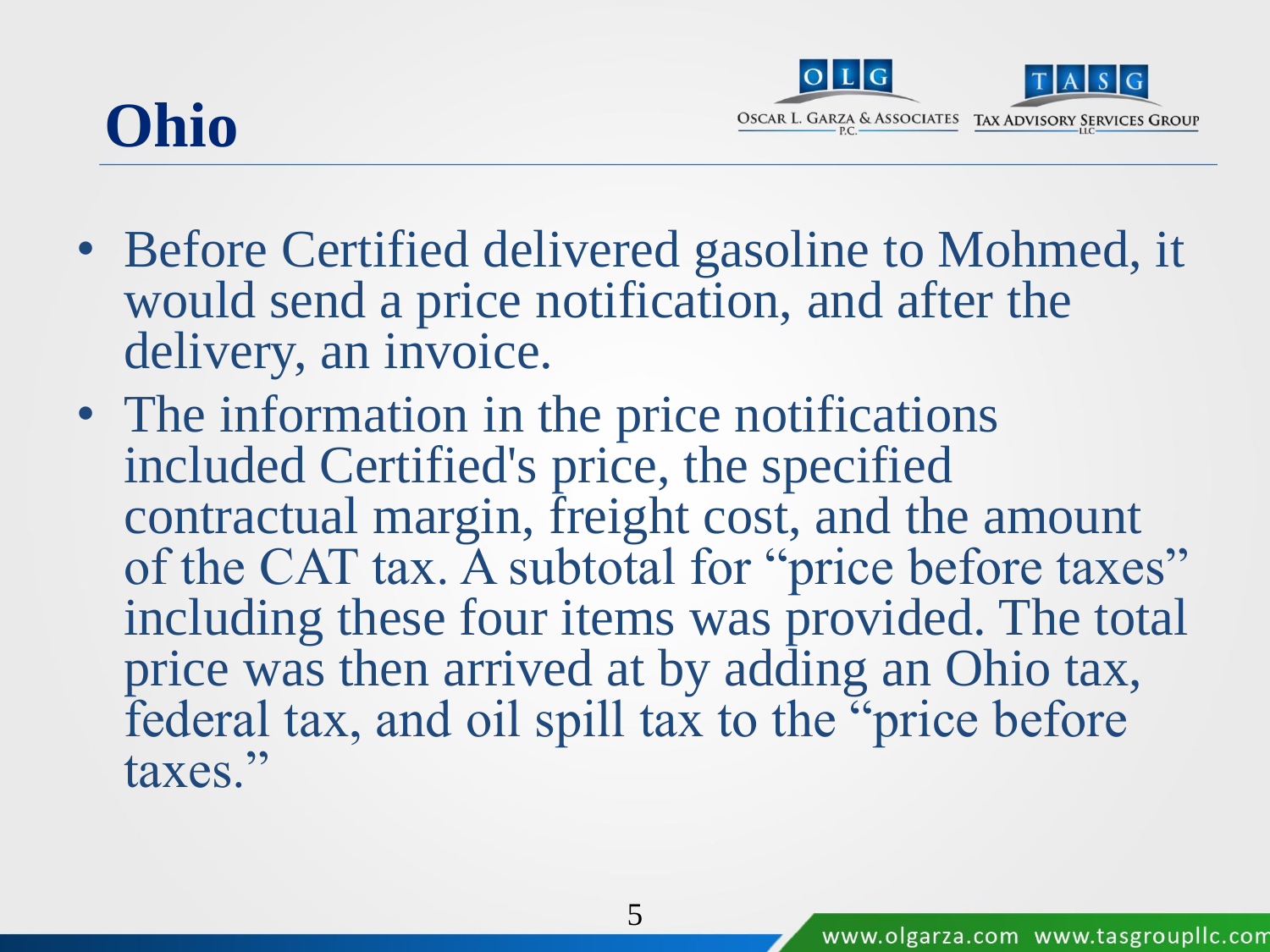### **Ohio**



- The invoice started with a subtotal, which carried the "price before taxes" from the price notification, and then separately listed the Ohio tax, federal tax, and oil spill tax, to arrive at an invoice total.
- The statute does not allow a vendor to bill or invoice the CAT as a tax to another, but it allows a vendor to recoup the tax by including it in the price charged.
- A review of Certified's invoices reflects it recovered the amount of the CAT imposed under the statute by including it in the price charged, a practice permitted under the statute.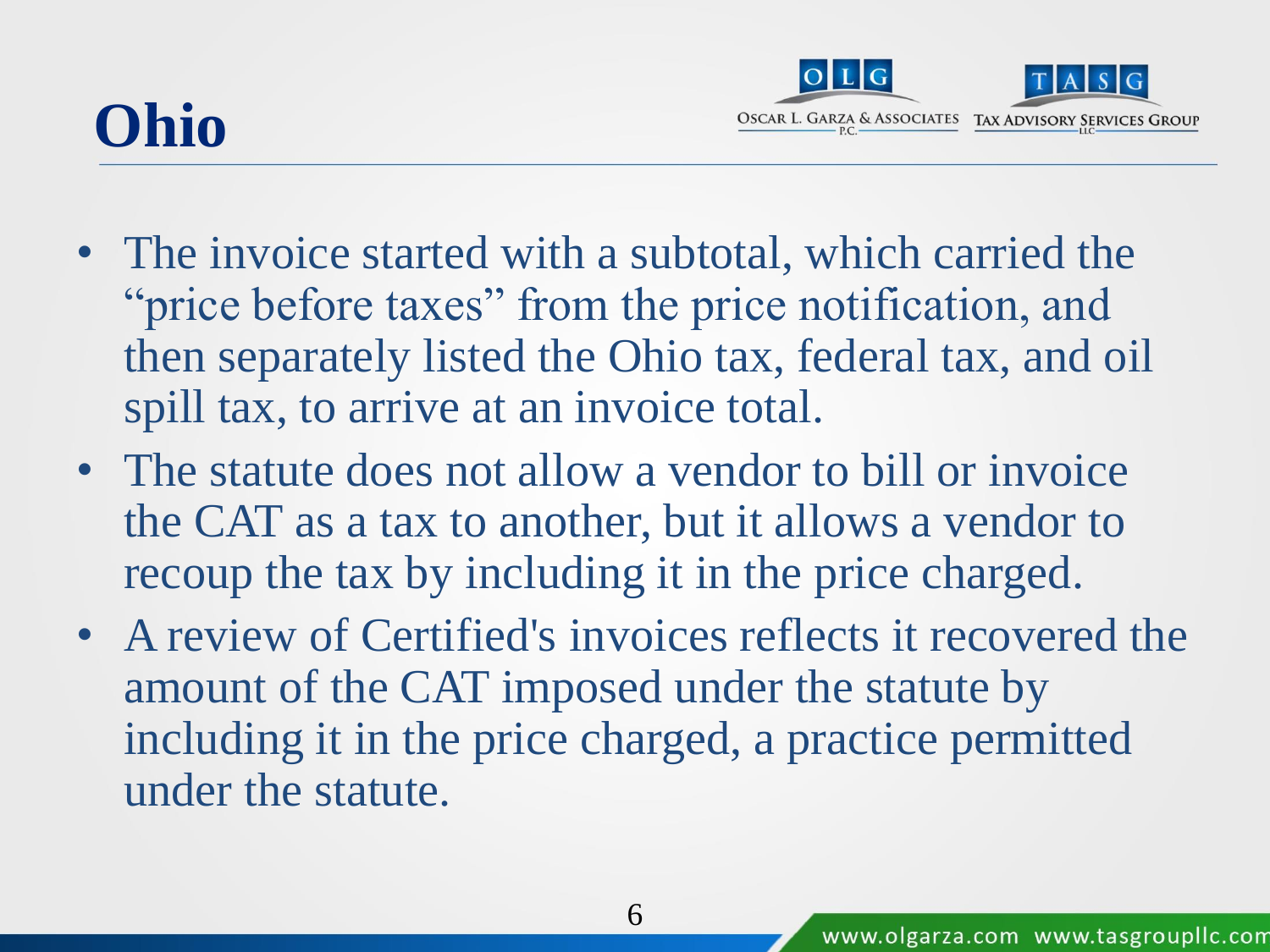# **New Jersey PPGRT**



- Petroleum Products Gross Receipts Tax
- **Elective suppliers** are required to collect PPGRT on all NJ destined products.
- **Permissive suppliers** are **elective suppliers**  and **suppliers can elect** to be **elective suppliers.**

7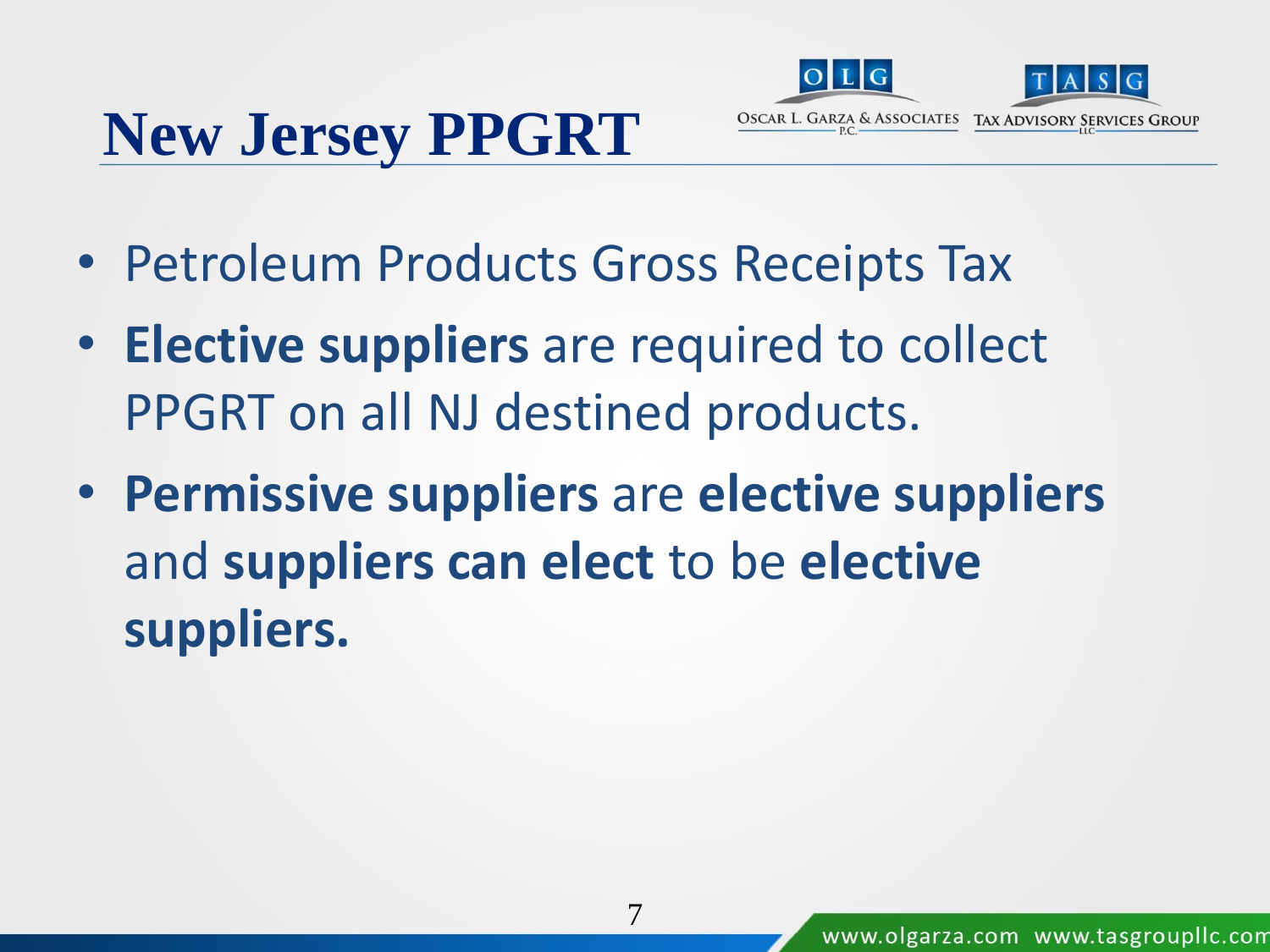



### **54:15B-3.a.**

There is imposed on each company which is engaged in the refining or distribution, or both, of petroleum products and which distributes such products in this State a tax . . . of its gross receipts **derived from the first sale of petroleum products within this State;**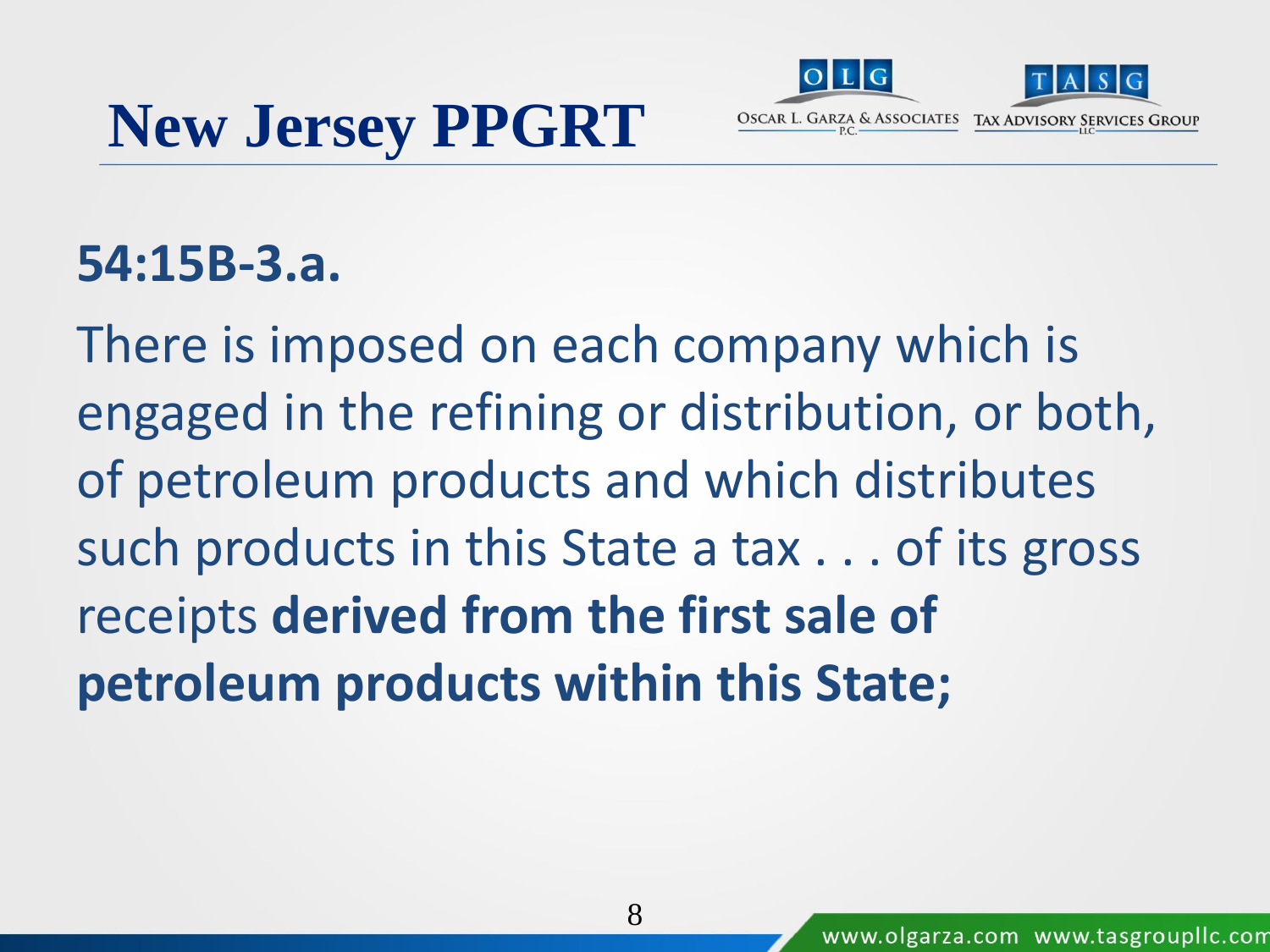# **New Jersey PPGRT**





### **54:39-118.a**

A **licensed supplier or licensed permissive supplier may make a blanket election** with the director to treat all removals of fuel from all of its out-of-State terminals with a destination in this State as shown on the terminalissued shipping paper as if the removals were removed across the rack by the supplier or permissive supplier from a terminal in this State for all purposes.

### **54:39-118.b**

The election allowed by this section shall be made by filing a "notice of election" with the director, in the form and manner as the director by regulation may prescribe.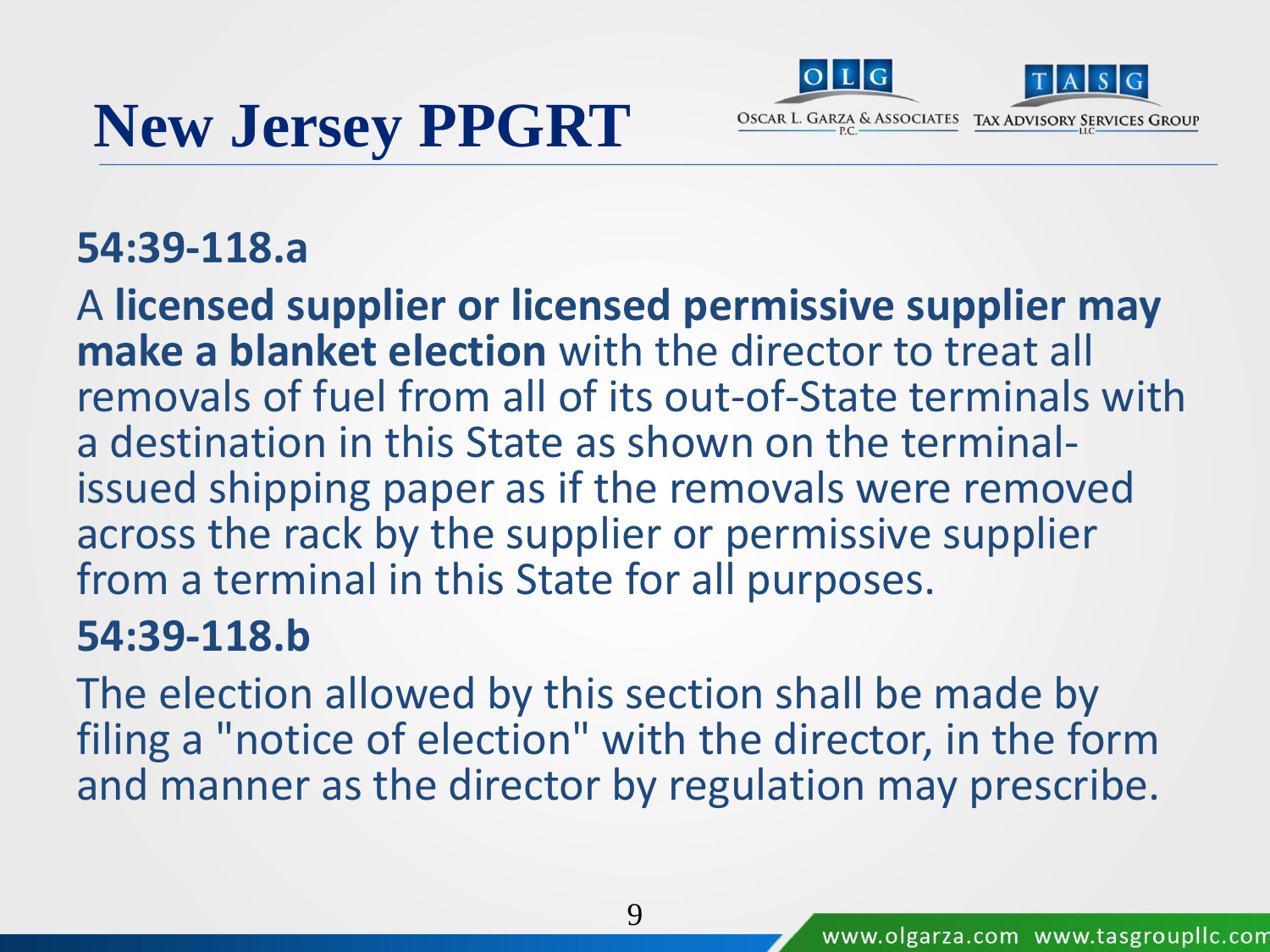





### **54:39-118.c**

The director shall publish a list of suppliers electing pursuant to this section.

### **54:39-118.d**

The **absence of an election by a supplier** in accordance with this section shall in no way relieve the supplier of responsibility for remitting the tax imposed by the "Motor Fuel Tax Act," P.L.2010, c.22 ( C.54:39-101 et seq.) upon the removal from an out-of-State terminal for import into this State by the supplier.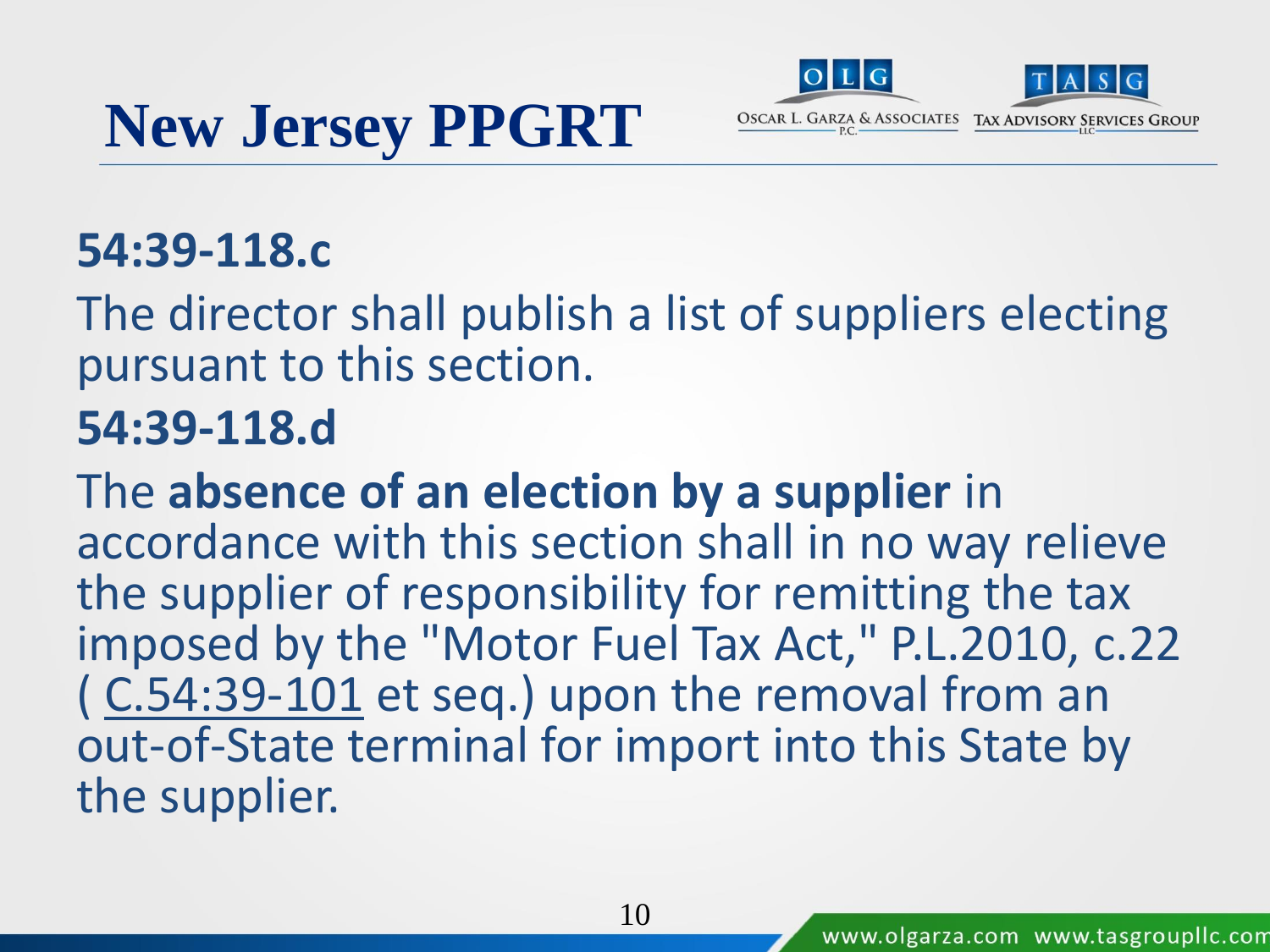



### **54:39-118.e**

A supplier that makes the election allowed by this section shall precollect the tax imposed by **P.L.2010, c.22 ( C.54:39-101et seq.)** on all removals from a qualified terminal on its account as a position holder, or as a person receiving fuel from a position holder pursuant to a terminal bulk transfer, **without regard to the license status of the person acquiring the fuel from the supplier, the point or terms of sale, or the character of delivery.**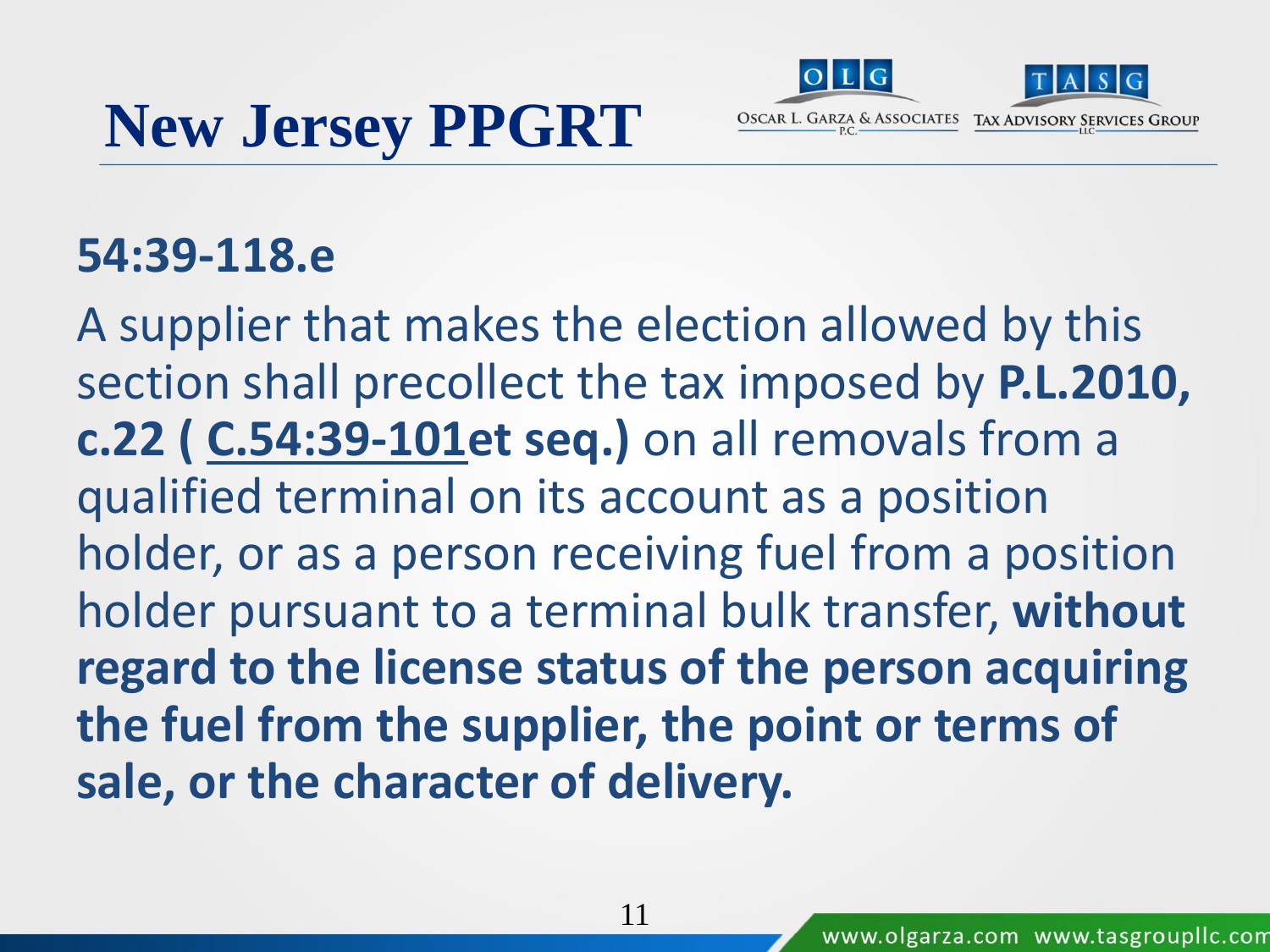## **Delaware GRT**



- Facts:
	- Sale of product at the rack outside Delaware.
	- Title transfer at the rack.
	- Customer arranges transportation from outside Delaware to Delaware.
	- BOL shows Delaware as destination
- 30 Del. Code 2901(8)b
	- "In the case of a wholesaler, "gross receipts" includes total consideration received from sales of tangible personal property physically delivered within this State to the purchaser or the purchaser's agent…."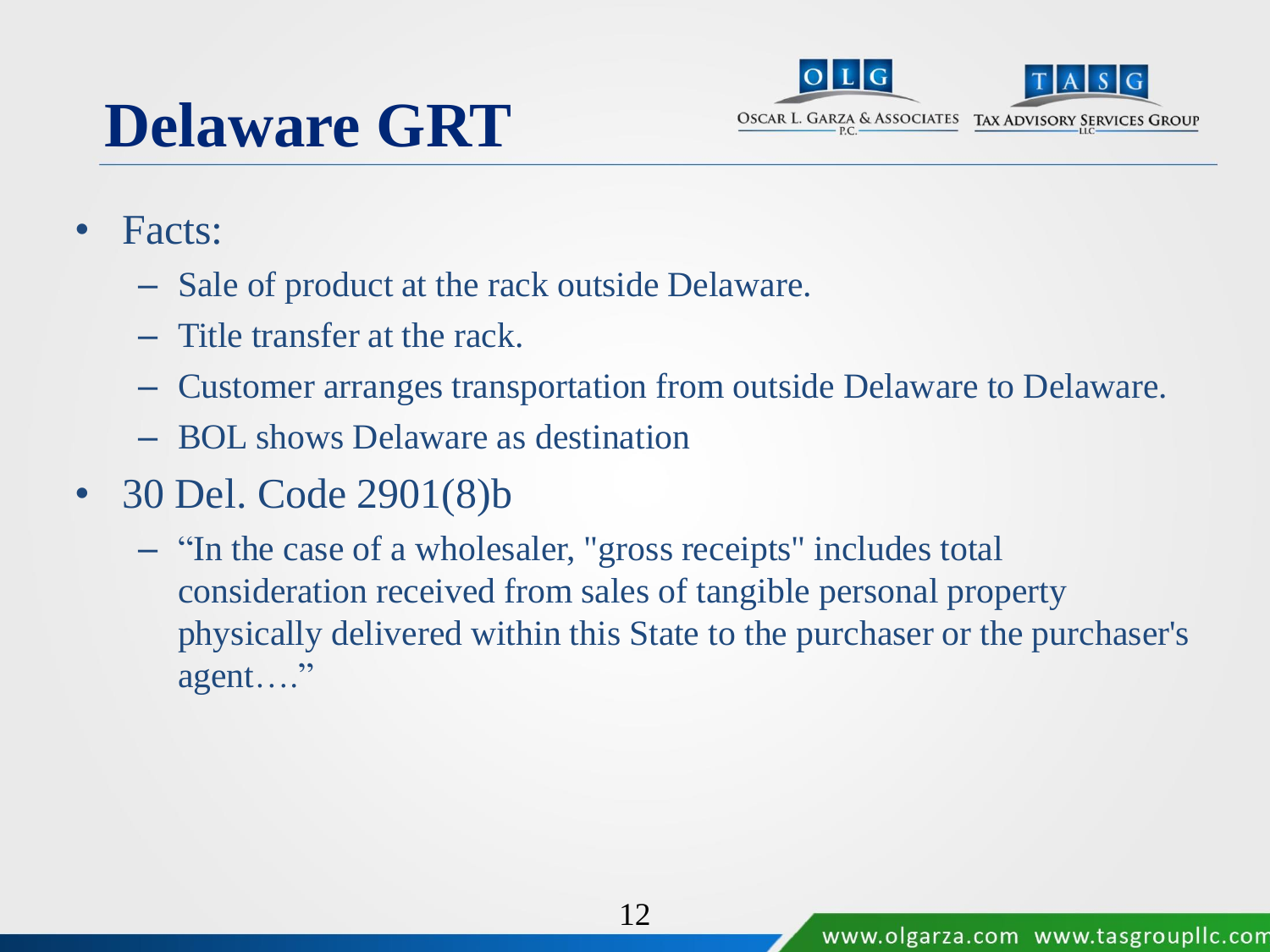



wagner, Kowaiko, wans, Sen. Auams

#### **HOUSE OF REPRESENTATIVES** 144th GENERAL ASSEMBLY

HOUSE BILL NO. 234

AN ACT TO AMEND CHAPTER 91, TITLE 7 OF THE DELAWARE CODE PERTAINING TO GROSS RECEIPTS INCLUDED IN THE TAX ASSESSMENT FOR THE HAZARDOUS SUBSTANCE CLEANUP FUND.

BE IT ENACTED BY THE GENERAL ASSEMBLY OF THE STATE OF DELAWARE:

- "For purposes of the additional tax imposed by this Section, gross receipts, as defined in Chapter 29, Title 30 of the Delaware Code, that are received after June 30, 2007, and before January 1, 2012, shall not include gross receipts from a sale of petroleum or petroleum products by a wholesaler, as defined in Chapter 29, Title 30 of the Delaware Code, if (i) the petroleum or petroleum products were sold to the wholesaler by a person who is licensed under Chapter 29, Title 30 of the Delaware Code, and (ii) the gross receipts from the sale described in paragraph (i) of this subsection were gross receipts defined in Chapter 29, Title 30 of the Delaware Code with respect to the seller.".
- Section 2. This Act shall become effective with respect to taxable periods beginning after June 30, 2007.

**SYNOPSIS** 

• **This Bill ensures that the tax surcharge imposed for the Hazardous Substance Cleanup fund is paid only once, regardless of how many times petroleum products are resold.**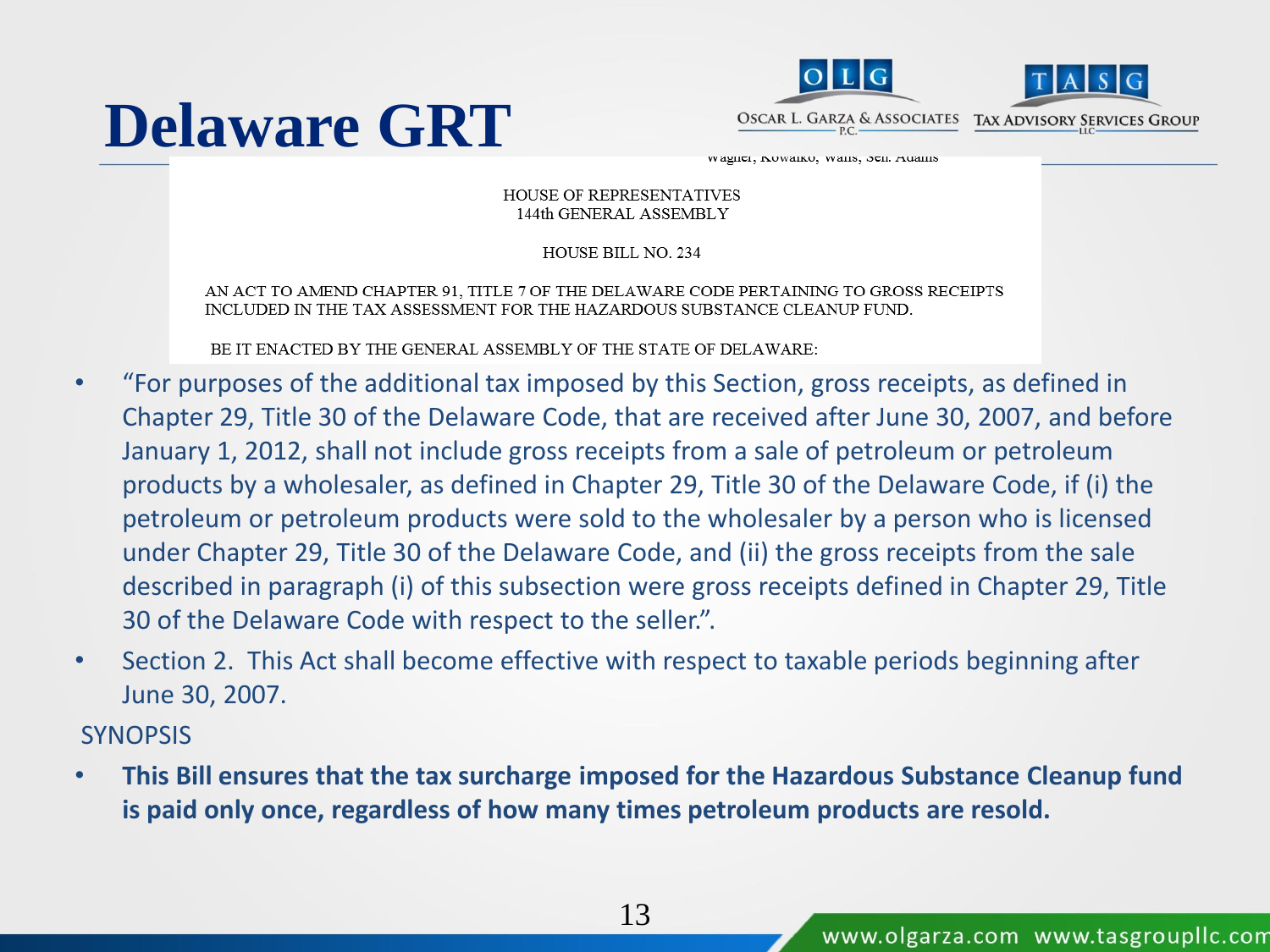# **Delaware GRT**



- Ford Motor Company v. Director of Revenue, 963 A.2d. 115 (December 8, 2008)
	- Merchandise may be considered to be physically delivered to the purchaser in Delaware when the seller arranges, pays for and controls the transportation of the merchandise from the seller to the purchaser in Delaware.
	- Seller maintaining risk of loss and carrying insurance on merchandise is a relevant consideration when determining delivery.
	- The Court determined that "[U]nder the statute, the determinative factor is the destination to which the seller delivers (or causes delivery by common carrier of) goods to the purchaser, either inside or outside Delaware, not the contractually agreed upon location of title passage."
	- In Ford, the Court determined that although Ford passed title to the merchandise (in this case motor vehicles) outside Delaware, it physically delivered the merchandise in to the purchaser in Delaware because it controlled ultimate delivery of the vehicles in Delaware, reimbursed dealers for damage, and carried insurance for the cost of repair of any damage prior to arrival at the final destination.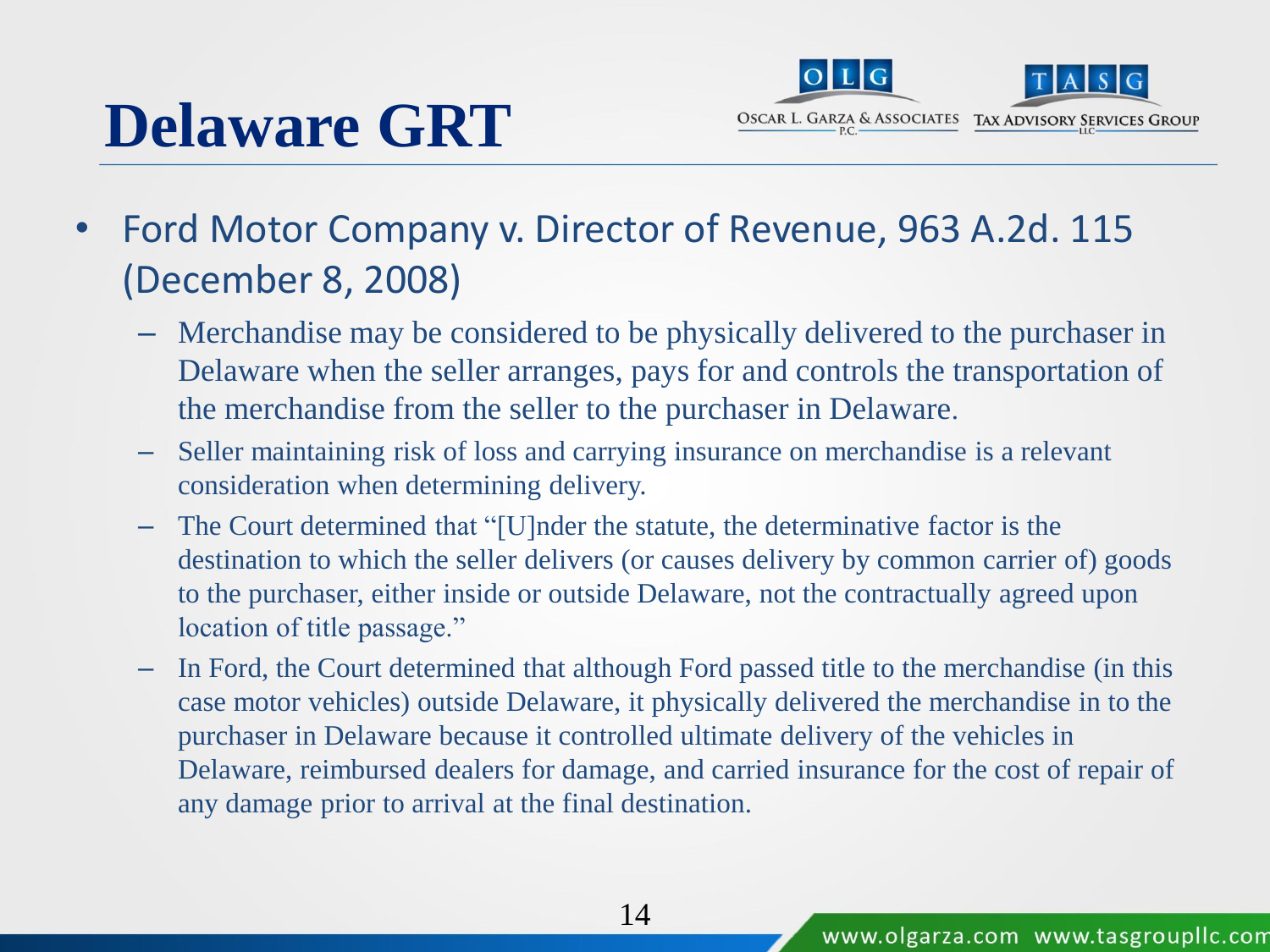### **Delaware GRT**



- So what is Delaware doing:
	- Ignoring Ford
		- If BOL has DE destination, then subject to GRT
	- Conveniently collecting Hazardous Substance Cleanup Act Tax more than once.
		- If DE assess HSCA tax on SELLER when sold outside DE but delivered DE, what about purchasers who imported and sold product in DE. Refund?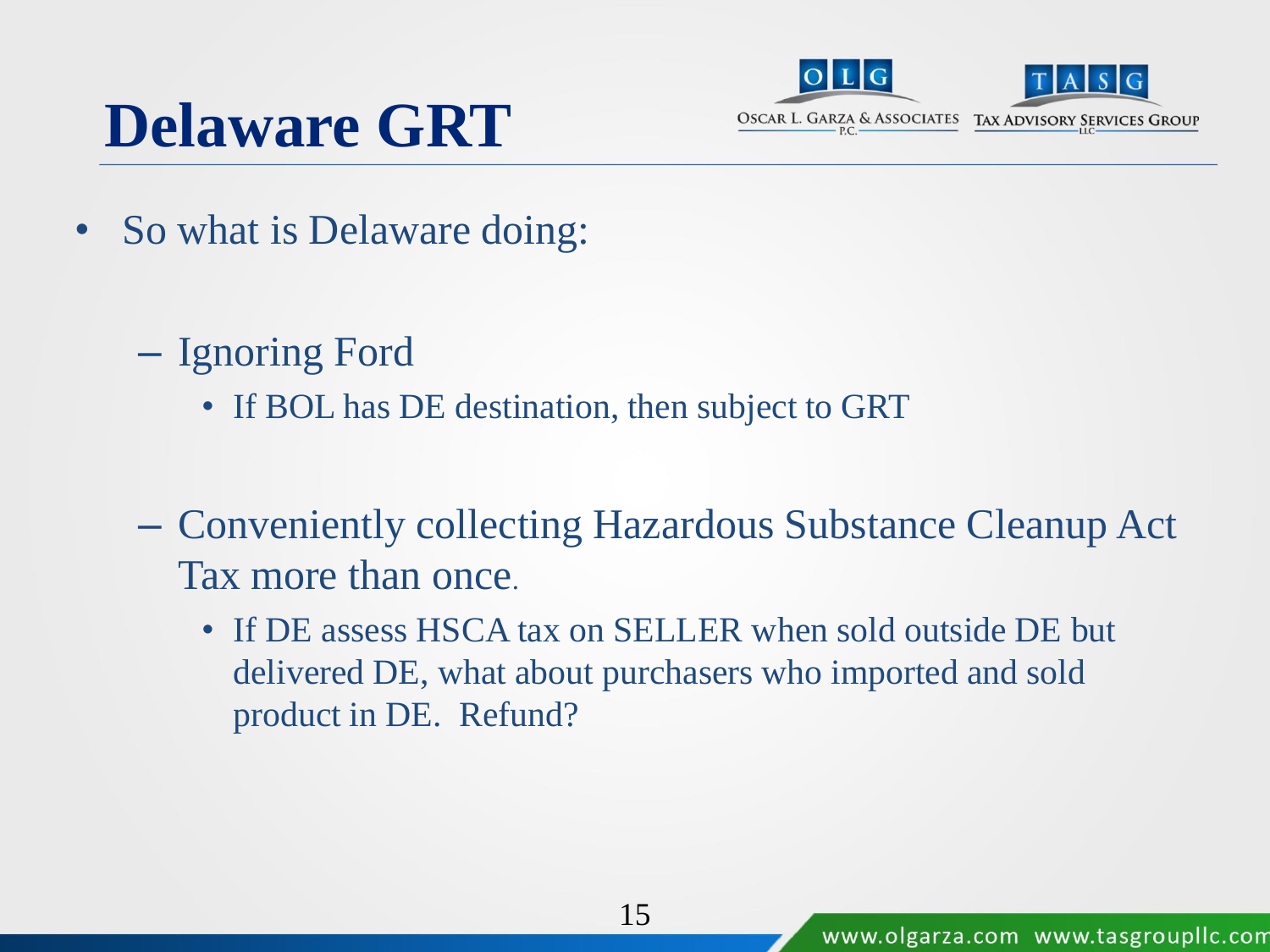



- **By SCOTT WALDMAN 4:59 a.m. | Jun. 24, 2014**
- **ALBANY—Two Fortune 500 companies that transport most of the crude oil through New York are contributing to the state's oil spill fund at a much lower rate than other energy companies, state records show.**
- **The fund is the first line of defense against the tremendous costs associated with an oil train derailment. However, it's so underfunded that it would do little to mitigate the actual cost of a major accident like those that have occurred in Canada, North Dakota and Virginia in the last year, some legislators say.**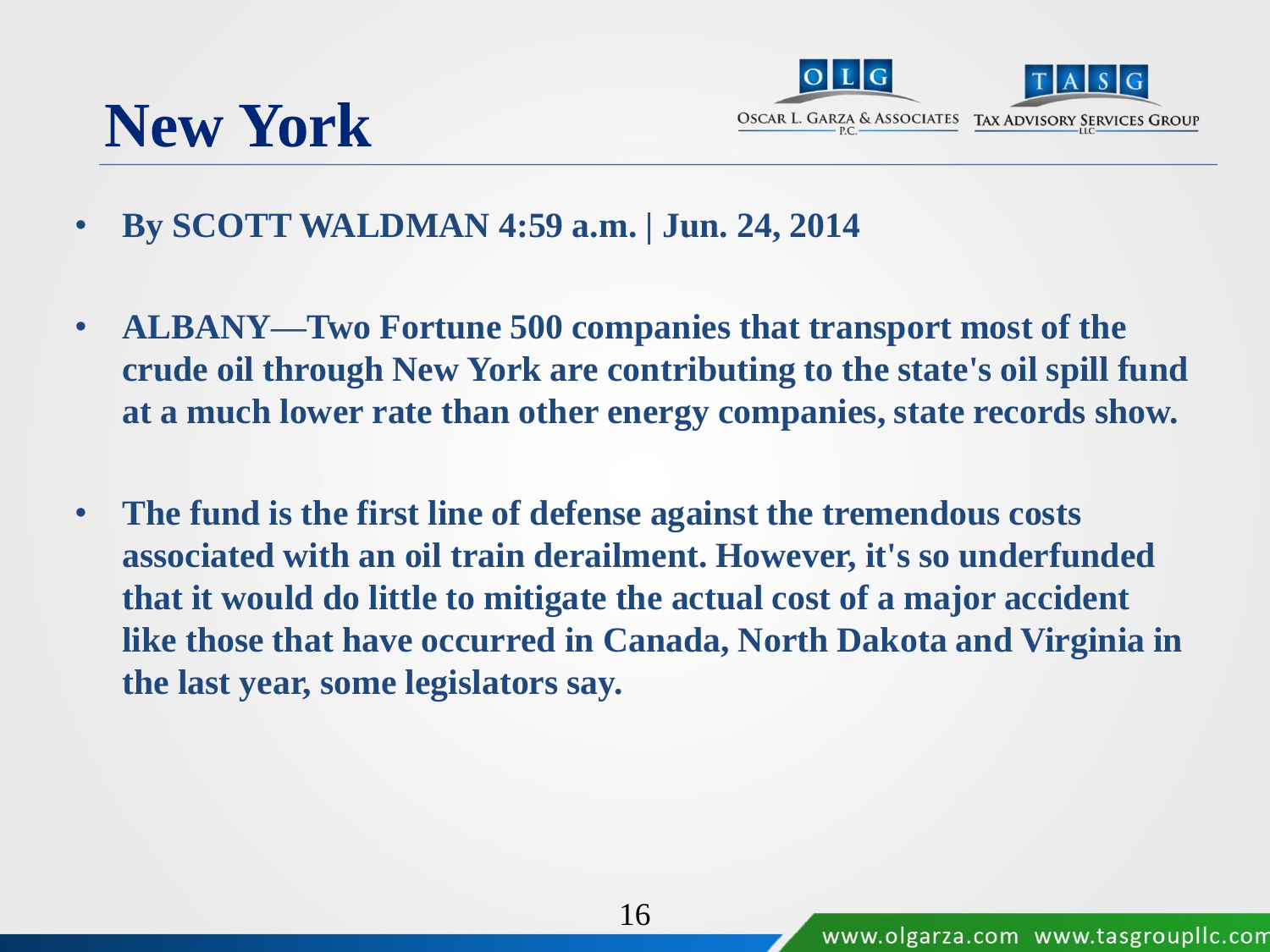



**New York**



New York State Office of the State Comptroller Thomas P. DiNapoli

Division of State Government Accountability

#### **Collection and Use of Oil Spill Funds**

#### **Department of Environmental Conservation**



17

www.olgarza.com www.tasgroupllc.com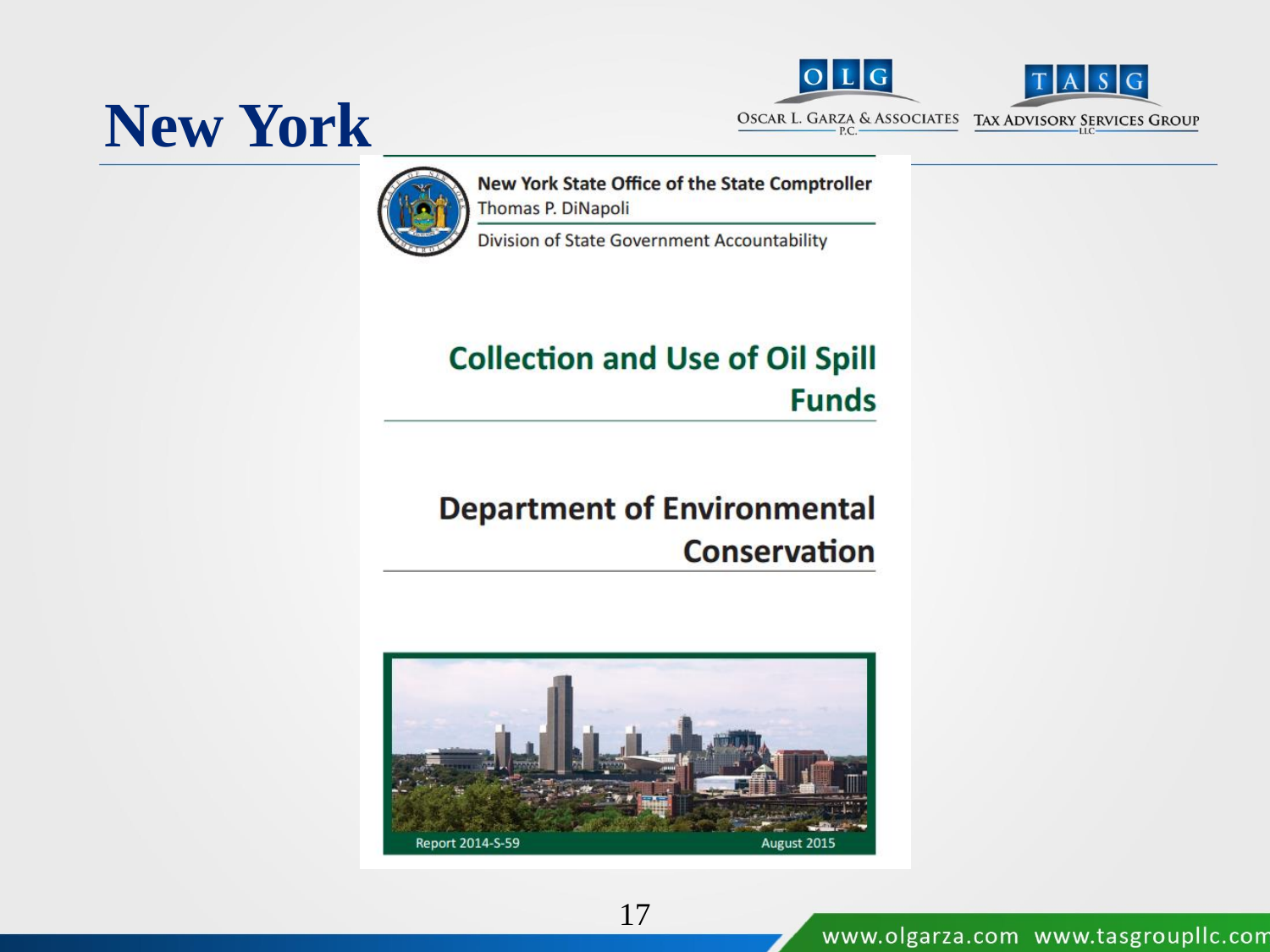



### **New York**

#### **Key Findings**

**• Our tests showed the Department generally collected all fees due the Fund for the facilities we tested. However, of 11 sampled MOSFs, we identified 8 that inaccurately reported the number of barrels of petroleum products received, subject to fees and surcharges, and/or transshipped. For the sampled facilities, these inaccuracies did not materially affect the revenue collected by the Department.** 

**• We identified four facilities that may be incorrectly registered as PBS operations instead of larger MOSFs, thereby potentially avoiding appropriate oversight and reporting as well as higher amounts of fees and surcharges.** 

**• The Department should be able to promptly detect and correct many of the discrepancies we identified by periodically analyzing the facility data that it already collects.**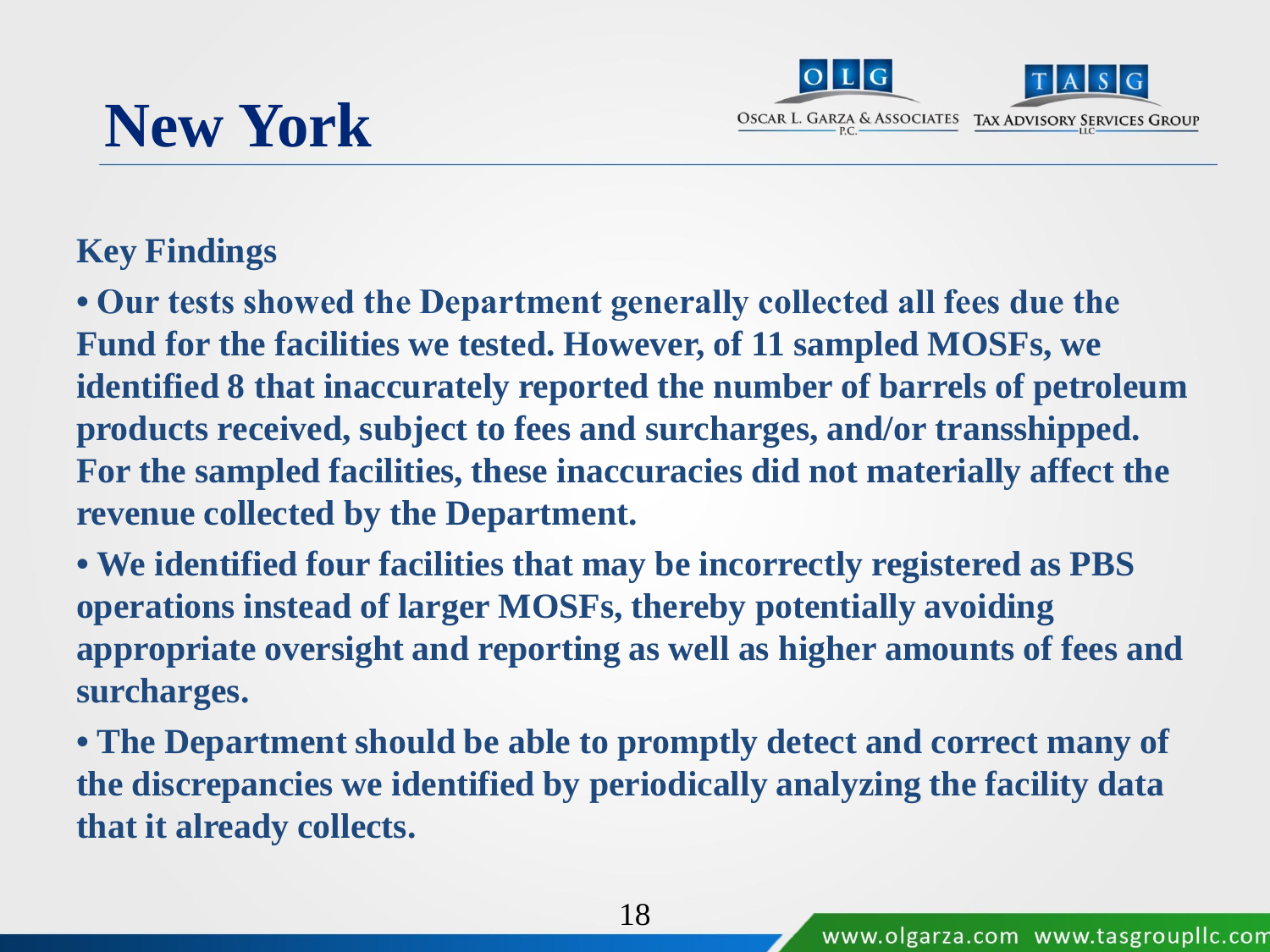

### **New York**

**Until April 13, 2015, Article 12 Section 174 of the Navigation Law imposed the following fees and surcharges on MOSFs:**

**• An 8 cent per barrel license fee on any petroleum product used in the State, upon first transfer into the State;**

**• A 4.25 cent per barrel surcharge on petroleum used in the State; and**

**• A 1.5 cent per barrel surcharge on petroleum subsequently transferred out of the State.**

**Facilities may claim a transshipment credit on barrels for which they are the first point of transfer into New York State but which are subsequently not used in the State. Between April 2012 and August 2014, licensees reported over 807 million barrels of petroleum transferred into MOSFs, of which about 600 million were reported as being subject to the full 12.25 cent per barrel fee and surcharge.**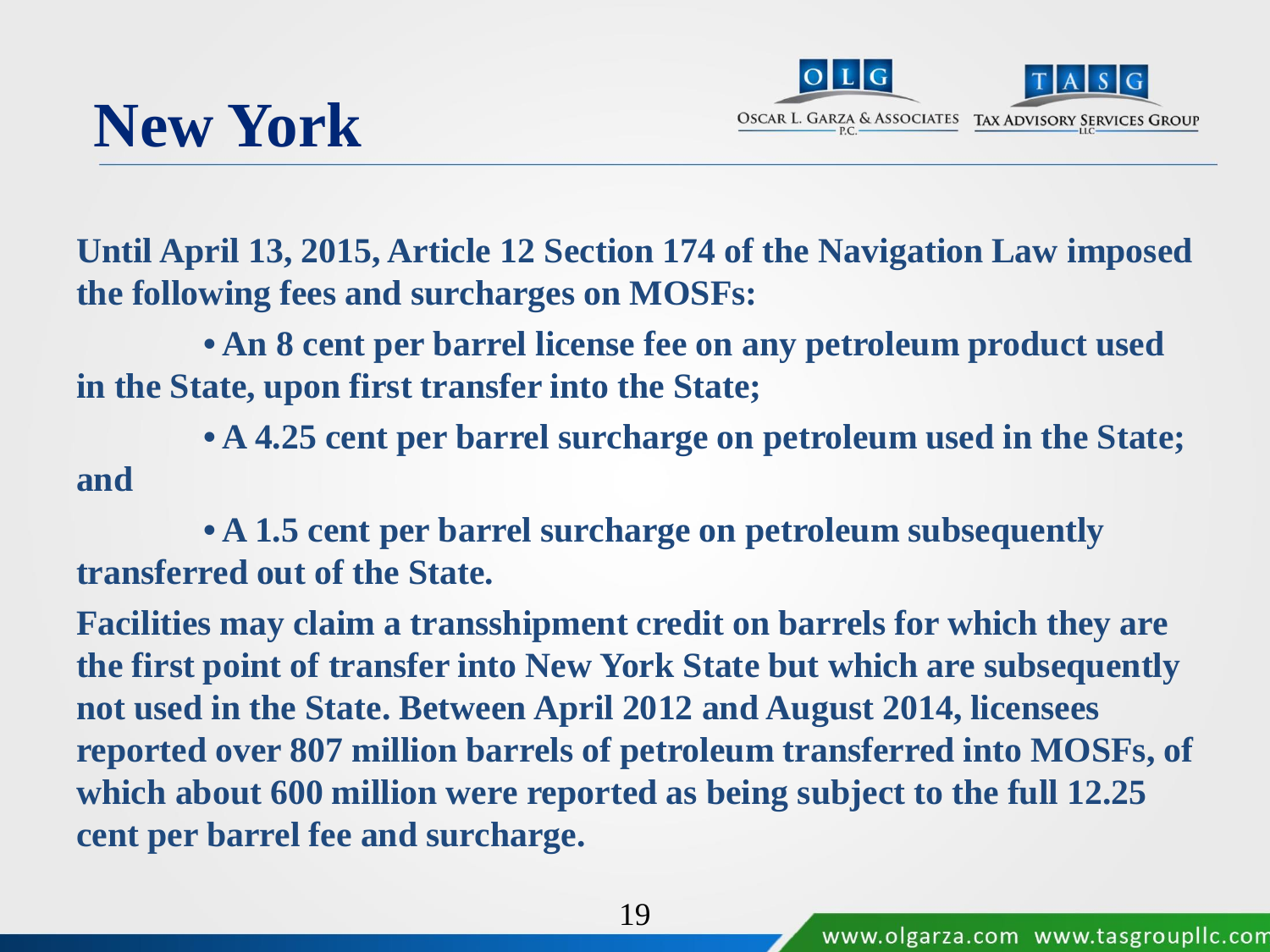



**Beginning September 1, 2015, based upon an amendment to Section 174 of the Navigation Law, the license fee for MOSFs increased from 8 to 9.5 cents per barrel and the surcharge on petroleum transferred out of State grew from 1.5 to 13.75 cents per barrel.** 

<http://osc.state.ny.us/audits/allaudits/093015/14s59.pdf>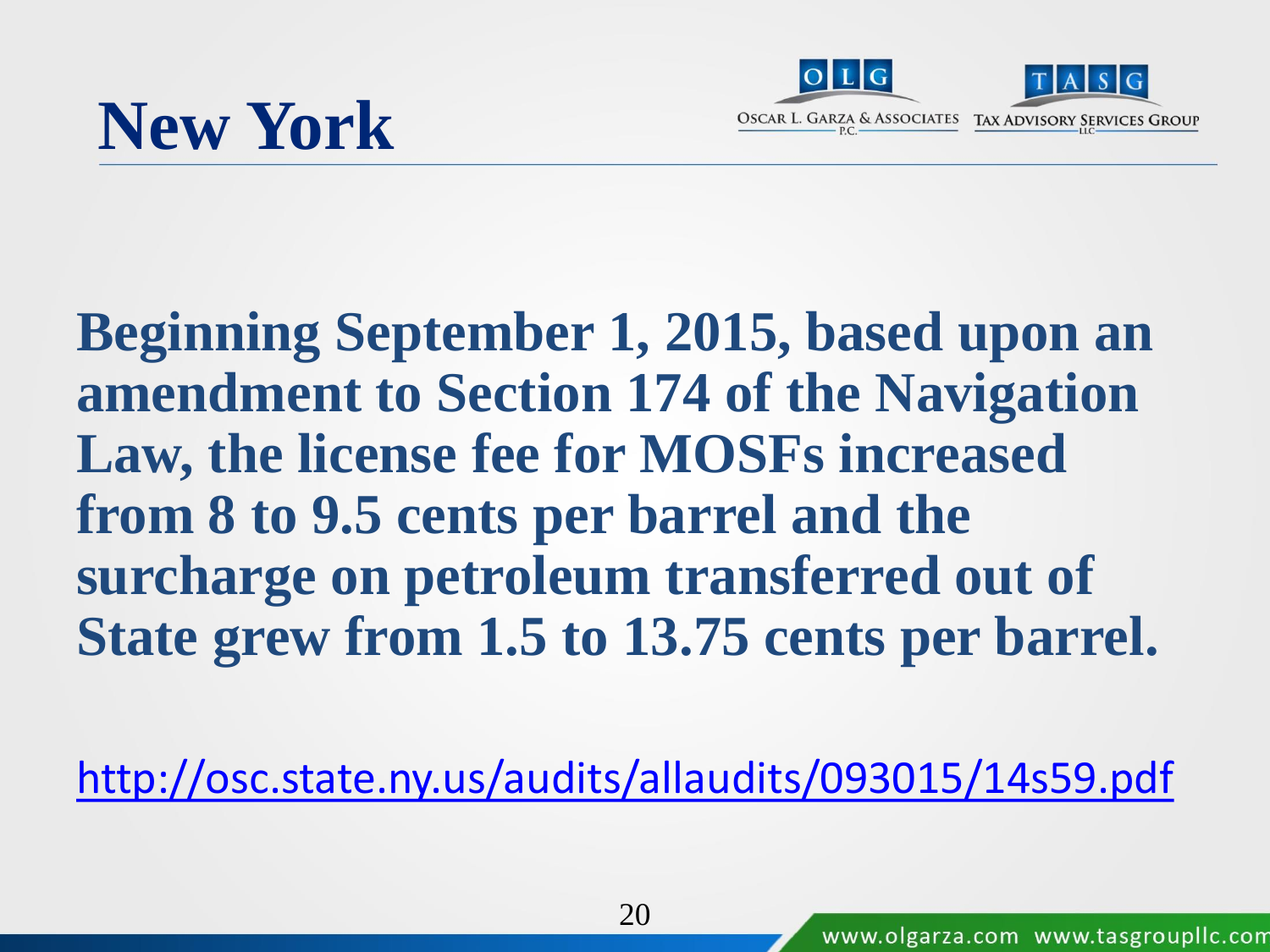



- Pursuant to Texas Tax Code Section 162.201 (c), tax is imposed on the removal of diesel fuel from the bulk transfer/terminal system. The supplier is liable for and shall collect the tax imposed from the person who orders the removal from the bulk transfer/terminal system.
- However, Section 162.204 (a) states "the tax imposed under this subchapter does not apply to diesel fuel exported to a foreign country if the bill of lading indicates the foreign destination and fuel is actually exported to the foreign country." Section 162.201 is in the same subchapter as Section 162.204.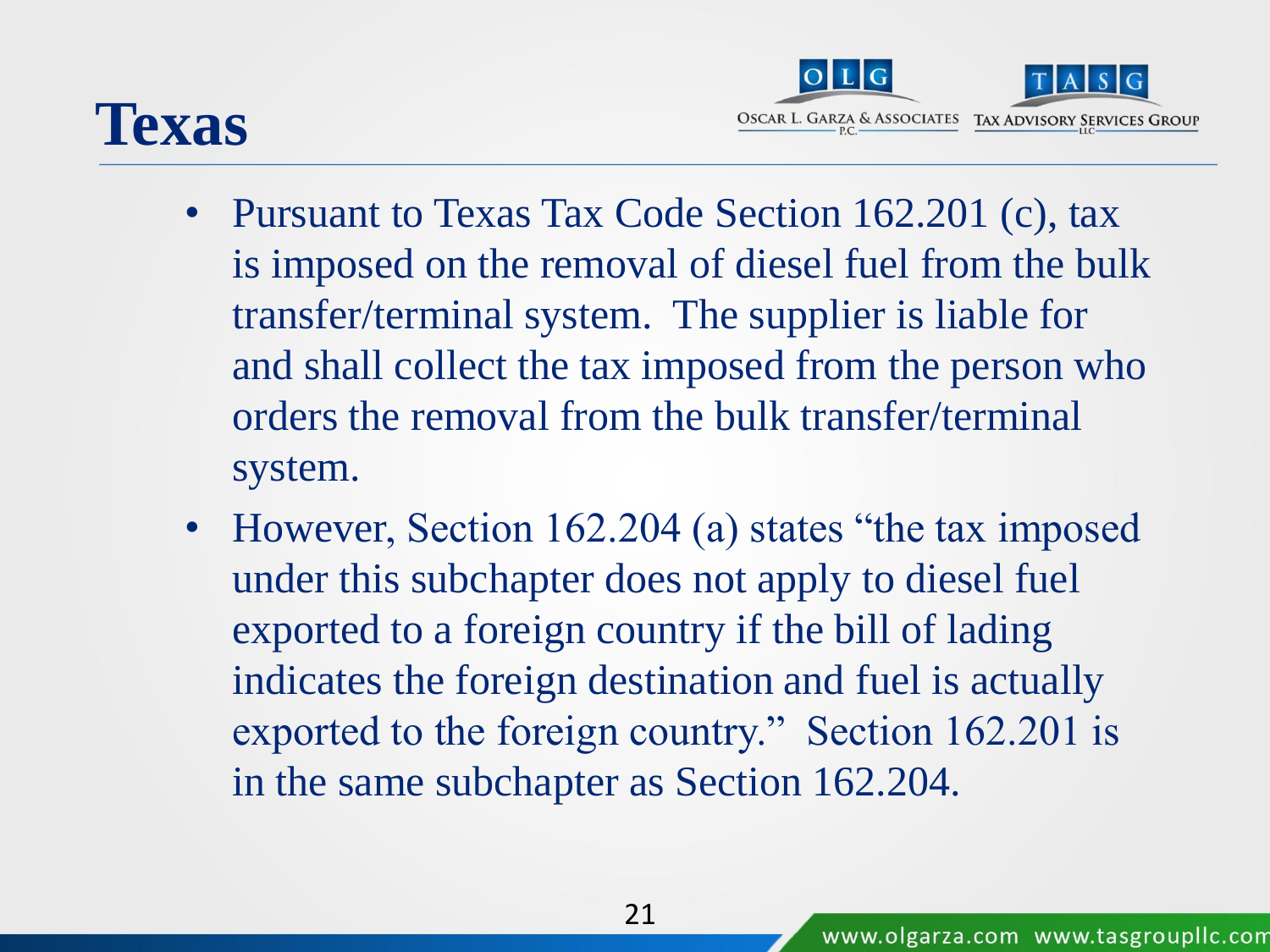### **Texas**



- Rule  $3.441(c)(1)$  states that a supplier makes an export sale when it sells motor fuel in Texas to a licensed supplier who then, prior to any other sale or use in Texas, sends or transports the motor fuel outside the state. **The bill of lading or shipping document** must list the out of state destination.
- Rule 3.441(c)(2) states that a supplier who makes an export sale will not be liable for tax on motor fuel that the purchaser diverts provided that the seller issued a **bill of lading or shipping document** that shows that the motor fuel is to be delivered to a destination outside Texas.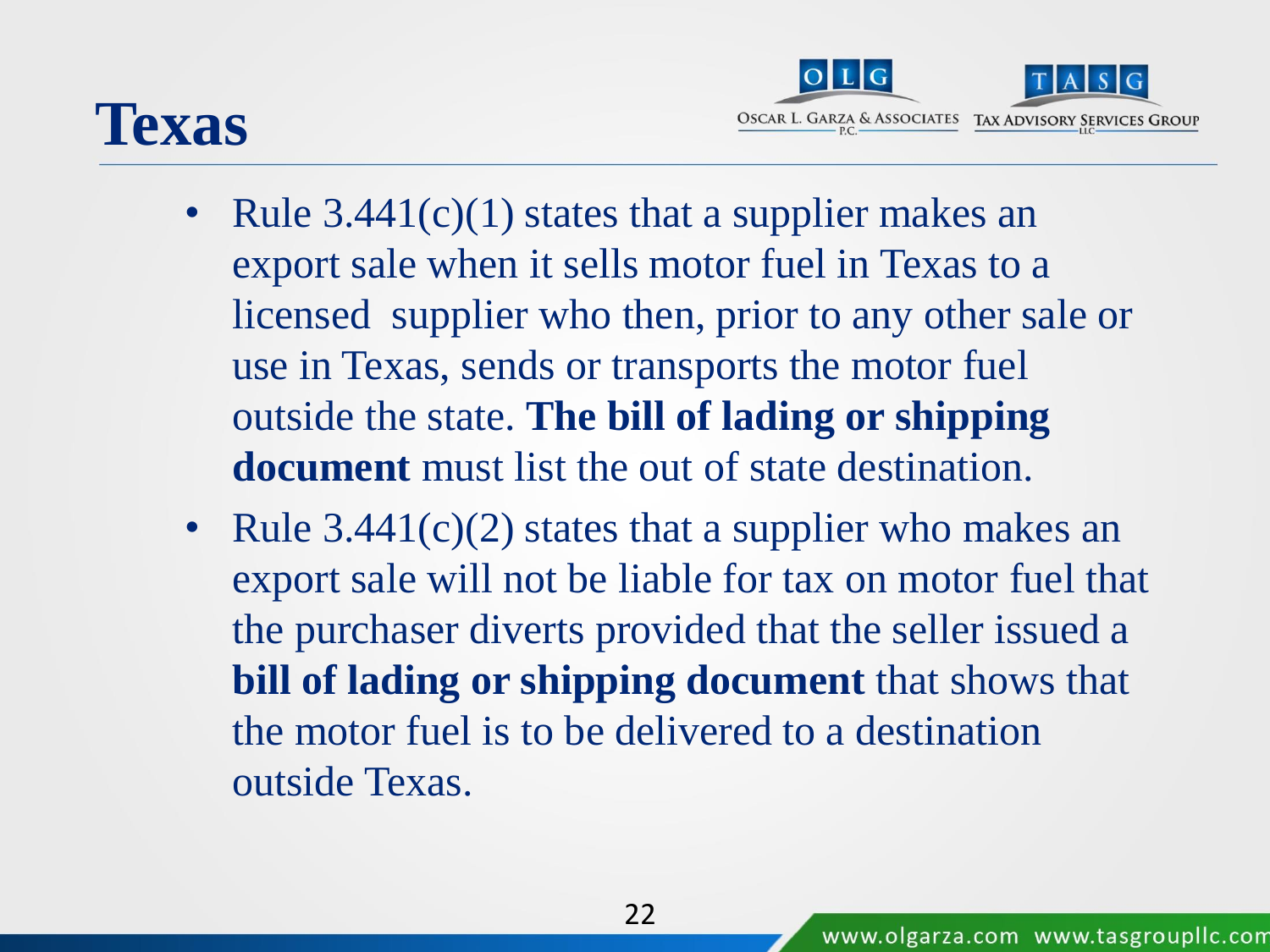# **Texas (Comptroller)**



- Sec. 162.204. EXEMPTIONS
- (7) diesel fuel exported to a foreign country if the bill of lading indicates the foreign destination (emphasis added) and the fuel is actually exported to the foreign country;
- If SELLER issued a bill of loading showing the destination of the fuel then sec 162.204 (7) would be applicable. But since SELLER is not issuing a bill of lading showing the destination of the fuel, SELLER is required to collect the tax from BUYER and then if BUYER is exporting the diesel fuel outside the country they are required to pay the tax to SELLER and claim a refund on their tax return when the fuel is exported out of the country. Title for the goods was transferred to BUYER at the XXXXX Terminal and SELLER was responsible for collecting tax from BUYER. These sales are not export sales per the **"deal sheet".**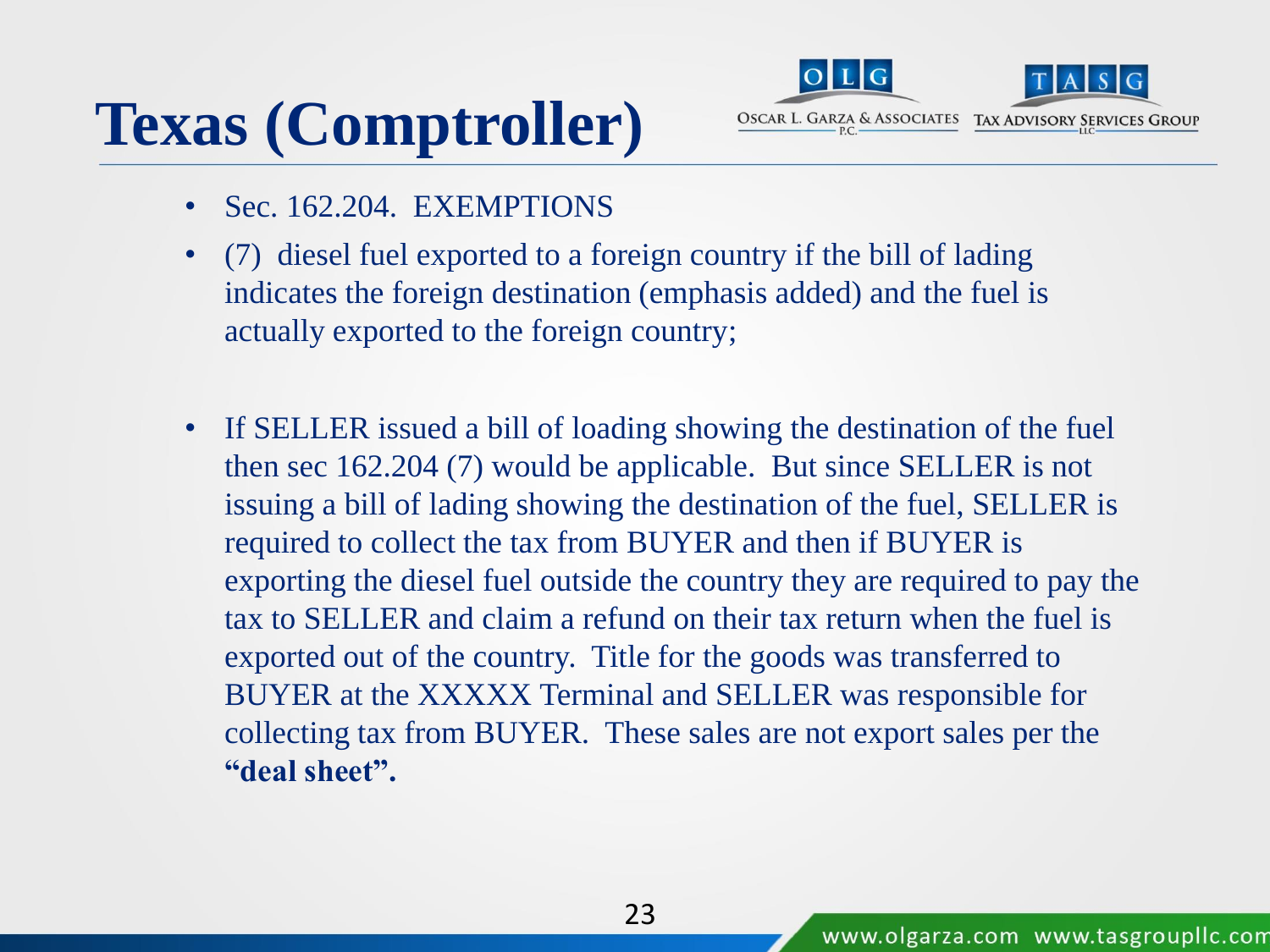

Taxpayer is not in compliance with these rules as they are not issuing a bill of lading to show the destination of the fuel.

Lastly, per the tanker bill of lading issued by the shipping company shows BUYER as the consignee of the fuel. This proves the fuel belongs to BUYER and BUYER is further selling this fuel to their customer who is located out-of-country. Per the motor fuel statue BUYER is required to pay tax to SELLER and then file for a refund once the fuel is exported out-of-country.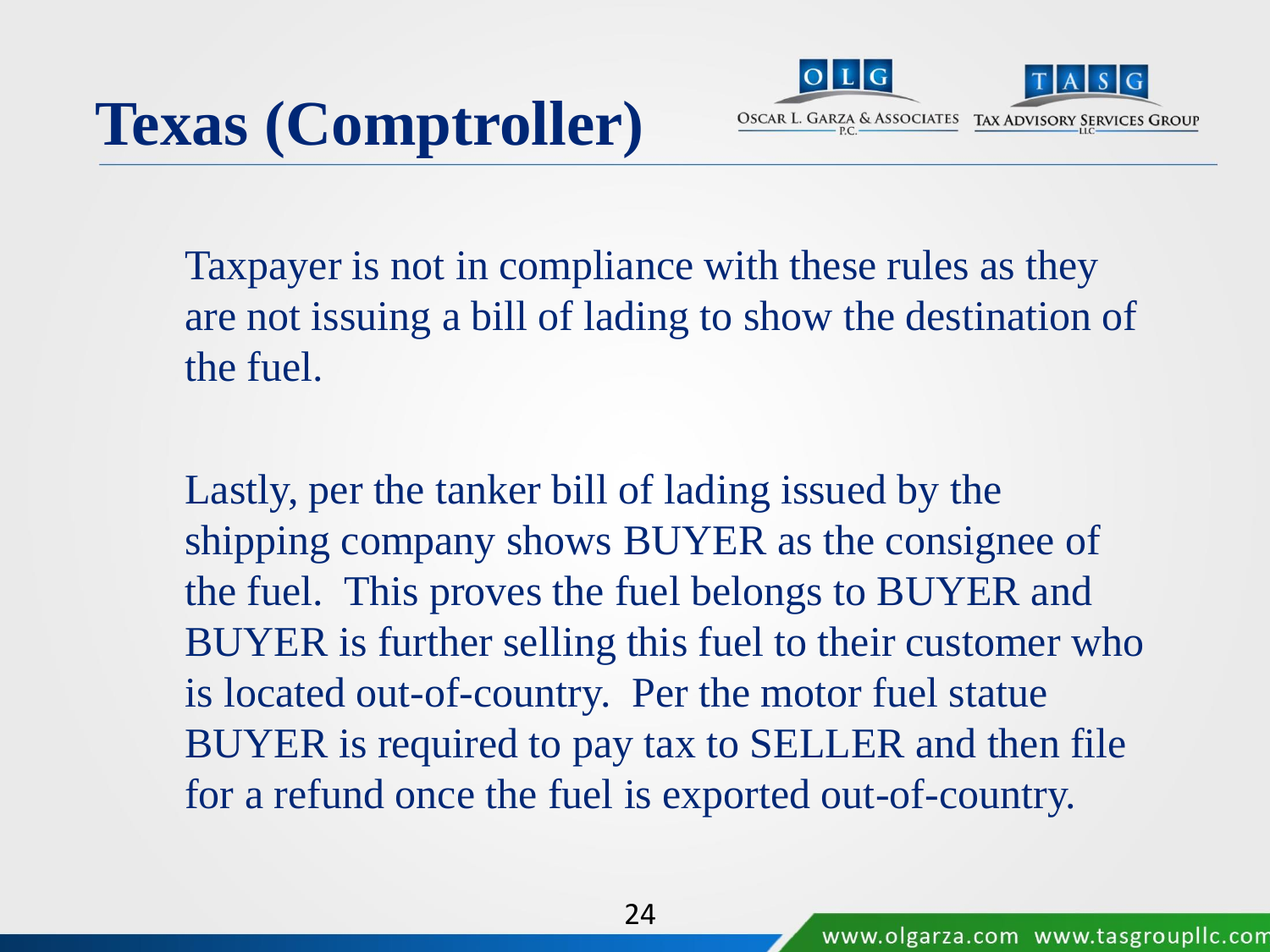# **Texas (Comptroller)**



Per Rule 3.441 (c ) (1) SELLER sold the fuel to BUYER and BUYER further sold the fuel to their ultimate customer out-of-the country. Section  $(c)$  (2) requires the seller (TP) to issue a bill of lading showing the destination of the fuel being delivered. The "deal Sheet" is the only document that shows the location of where the title of the fuel is being transferred, which is the at the refinery/terminal flange.

#### **Conclusion**

Per the motor fuels statue a supplier has to collect motor fuels tax from the person ordering the withdrawl of fuel from their terminal. Barge sales are below the rack sales and subject to Texas motor fuels. As a suppliers license holder taxpayer is required to issue a bill of lading clearly showing the destination of the fuel. Taxpayer is not in compliance to Rule 3.430, Rule 3.439 and Rule 3.441.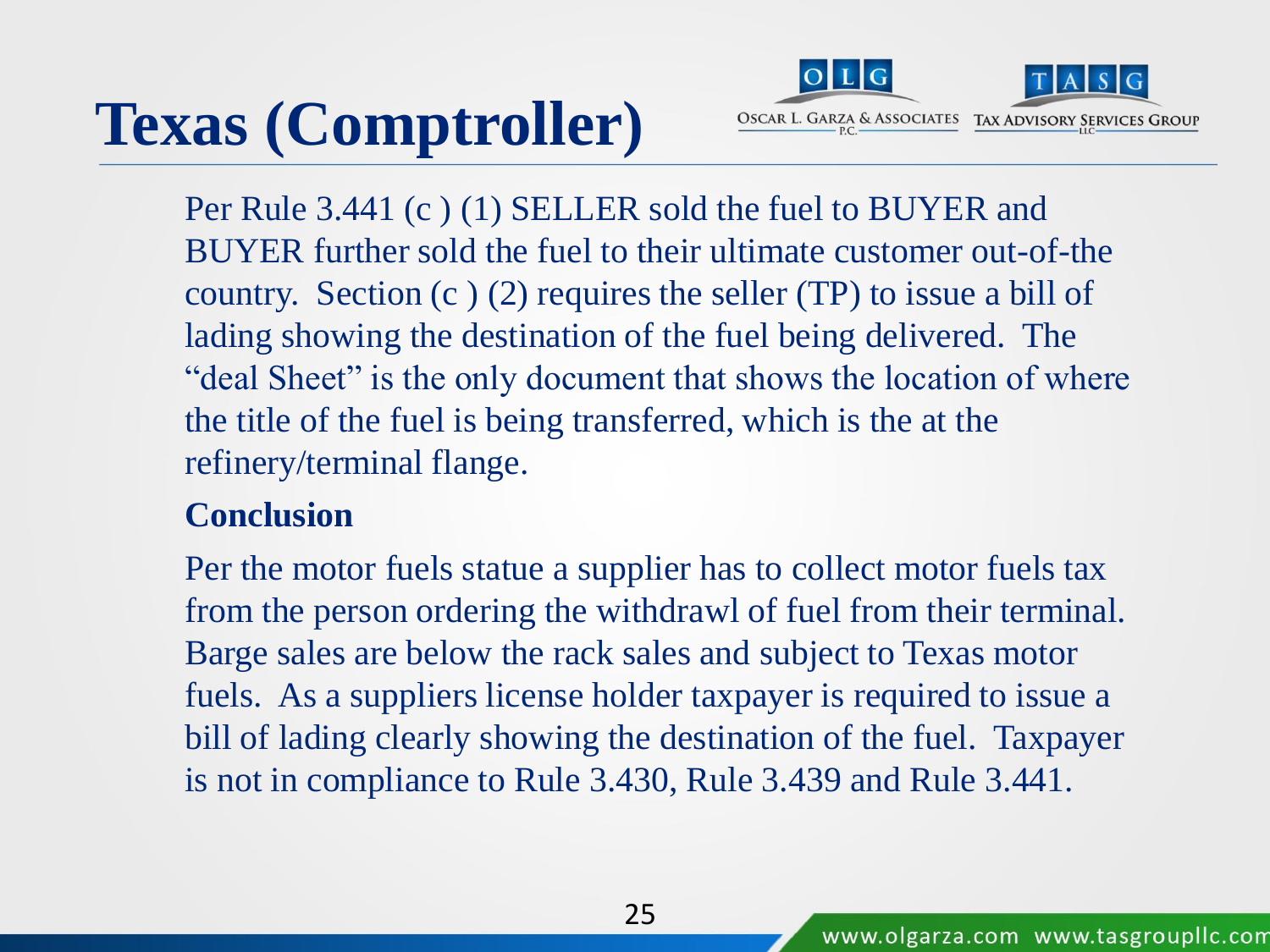



# **Oil Spill Tax**

### **4611(a)GENERAL RULE.—**

IRC History

There is hereby imposed a tax at the rate specified in subsection (c) on—

### **4611(a)(1)**

crude oil received at a United States refinery, and **4611(a)(2)**

petroleum products entered into the United States for consumption, use, or warehousing.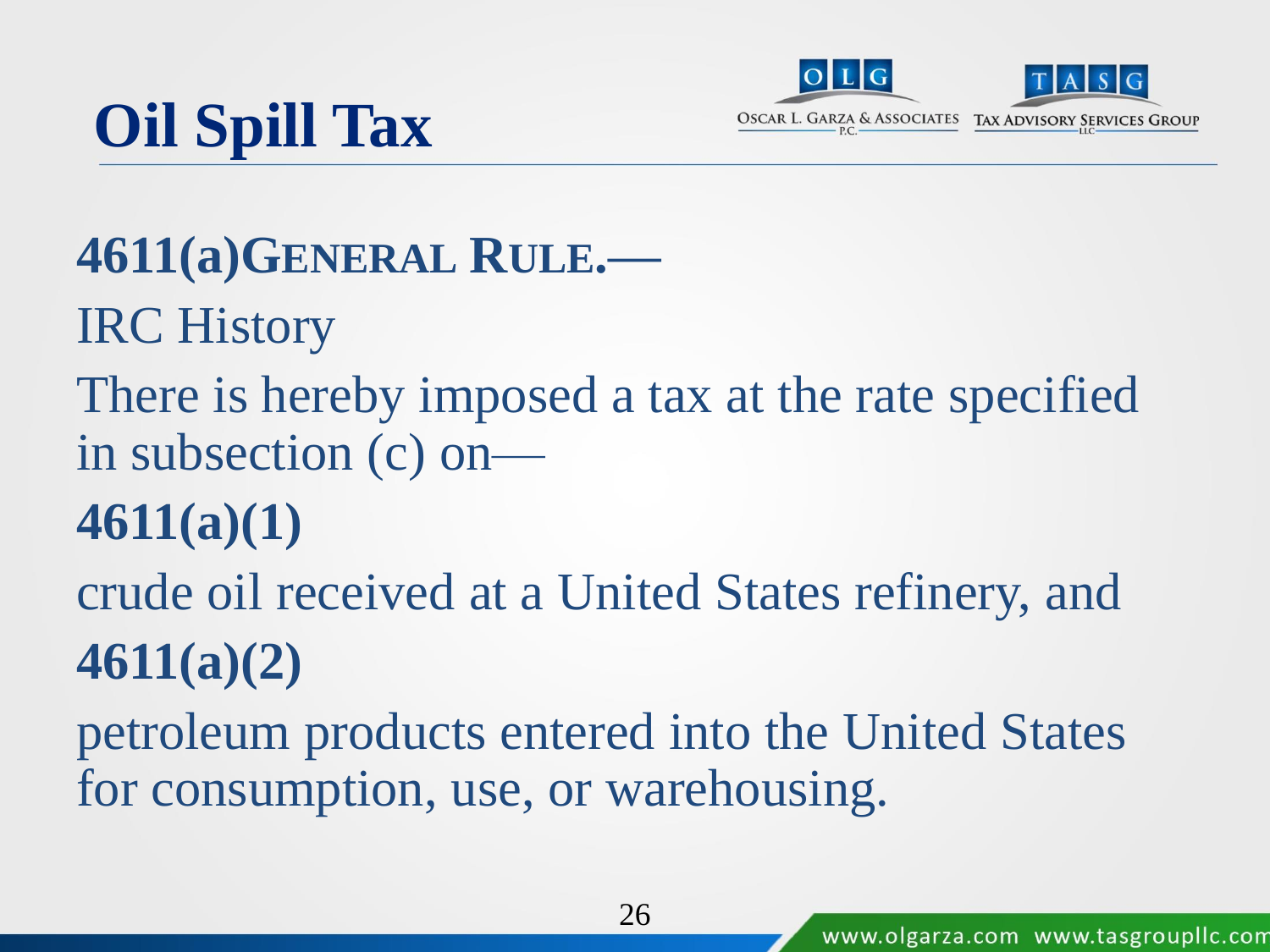



# **Oil Spill Tax**

### **4612(a)DEFINITIONS.—**

For purposes of this subchapter— **4612(a)(1)CRUDE OIL.—**

The term "crude oil" includes crude oil condensates and natural gasoline.

### **4612(a)(2)DOMESTIC CRUDE OIL.—**

The term "domestic crude oil" means any crude oil produced from a well located in the United States. **4612(a)(3)PETROLEUM PRODUCT.—** The term "petroleum product" includes crude oil.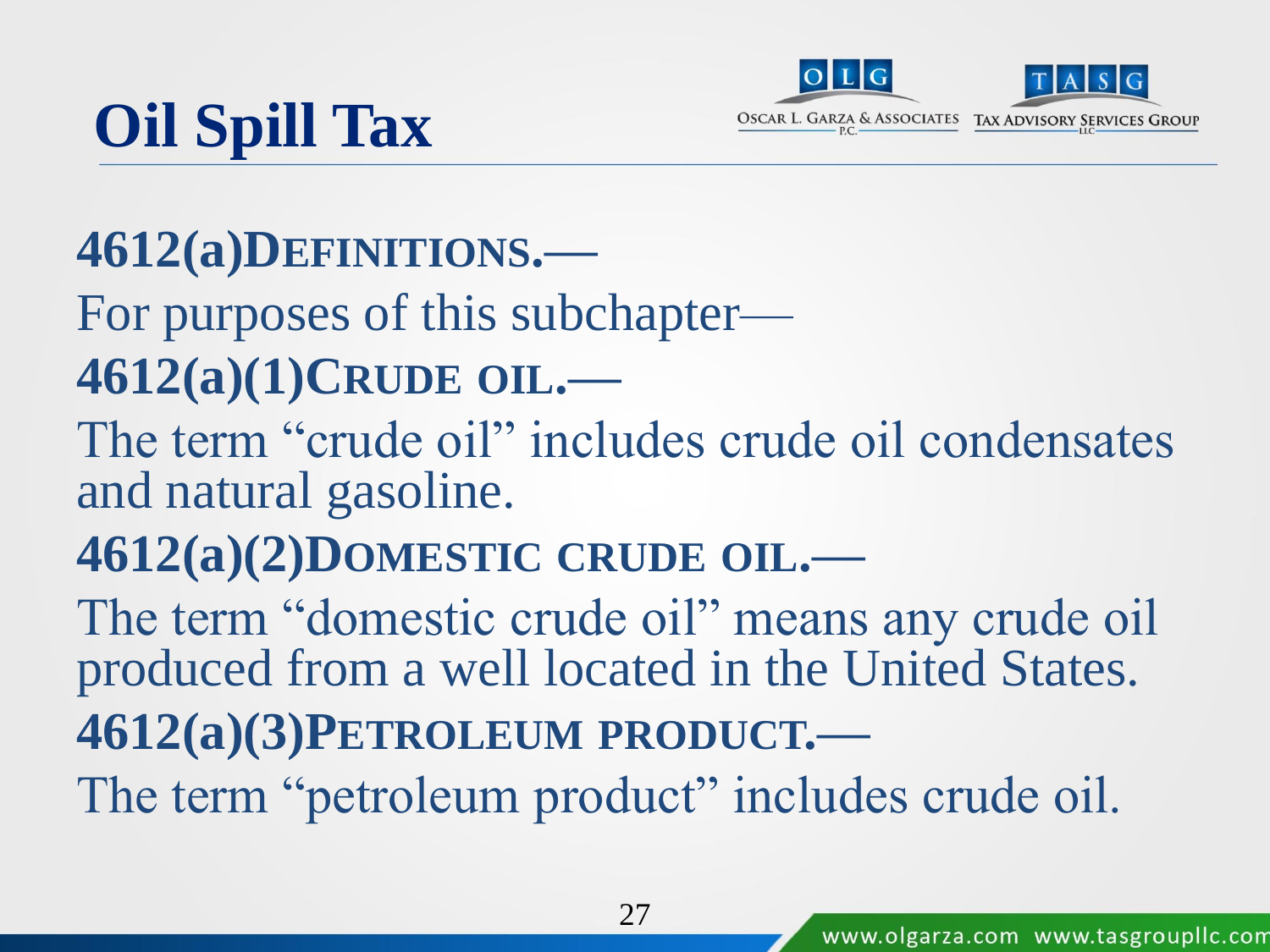

#### List of Petroleum and Non-petroleum Oils

This list of oils is organized alphabetically into several subgroups. Crude oil and refined petroleum products are among the most familiar types of oils. Petroleum and fuel oil are specifically named in the Clean Water Act (CWA) definition of oil. Edible animal and vegetable oils and other oils of animal or vegetable origin have historically been considered CWA oils. Other non-petroleum oils are substances that have the properties and behavior of traditional oils and have historically been considered to be oils. Lube-oil additives are included in the list of oils because they may be shipped or stored in an oil medium. Some substances that have not been considered oils historically may be added to this list in the future if they are determined to have oil-like characteristics. If you have a question about whether a commodity that does not appear on this list is regulated as an oil, please call Mr. Patrick Keffler, CG-ENG-5, at (202) 372-1424.

[www.homeport.uscg.mil](http://www.homeport.uscg.mil/)

Go to Missions/Environmental/Hazardous Materials Standards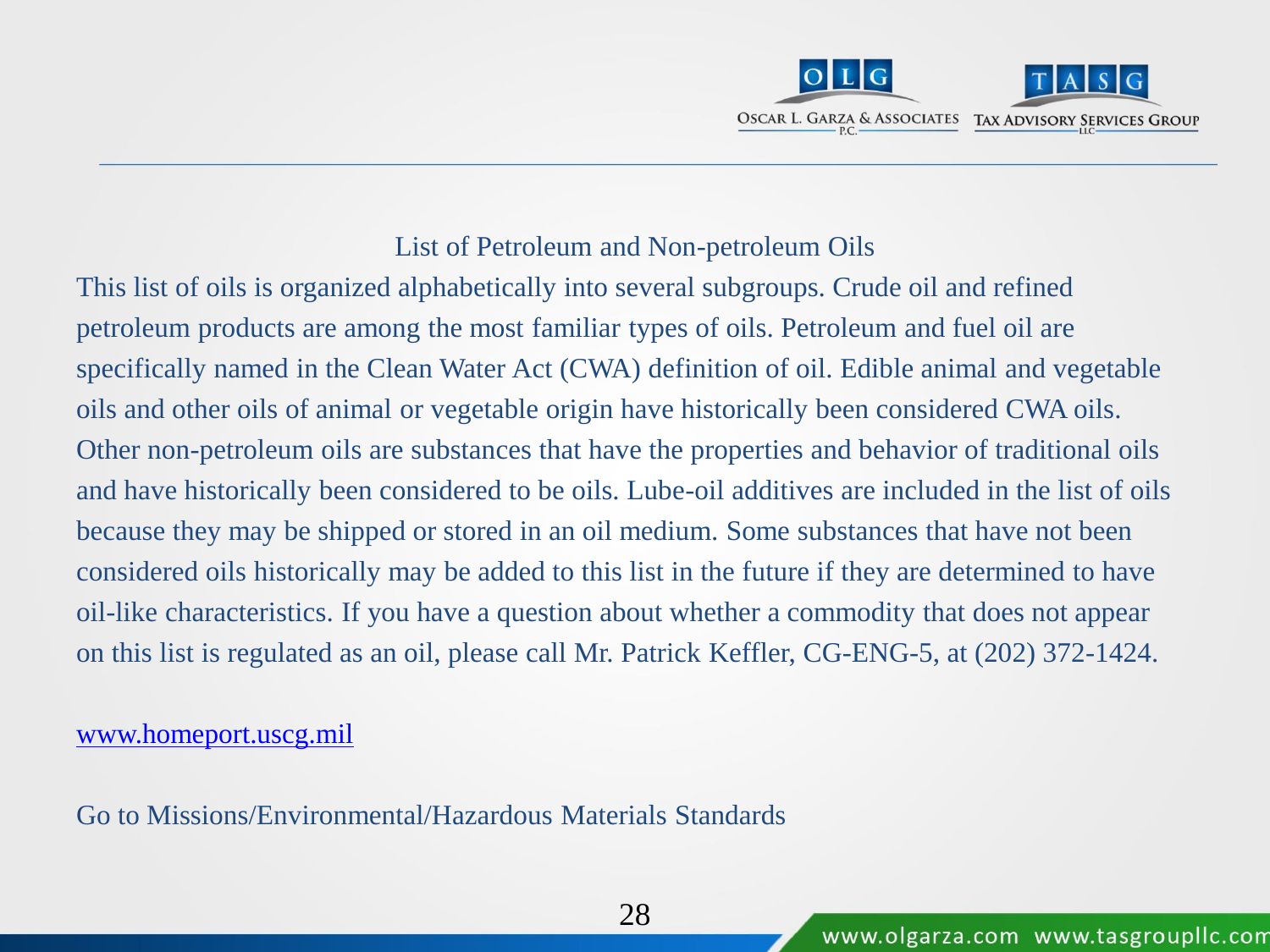

• 26 U.S.C §§6426, 6427 and §34 • Biodiesel, ethanol, alternative fuel and renewable diesel mixture excise tax credits and related income tax credit are not includible in gross income and are therefore not subject to federal income tax.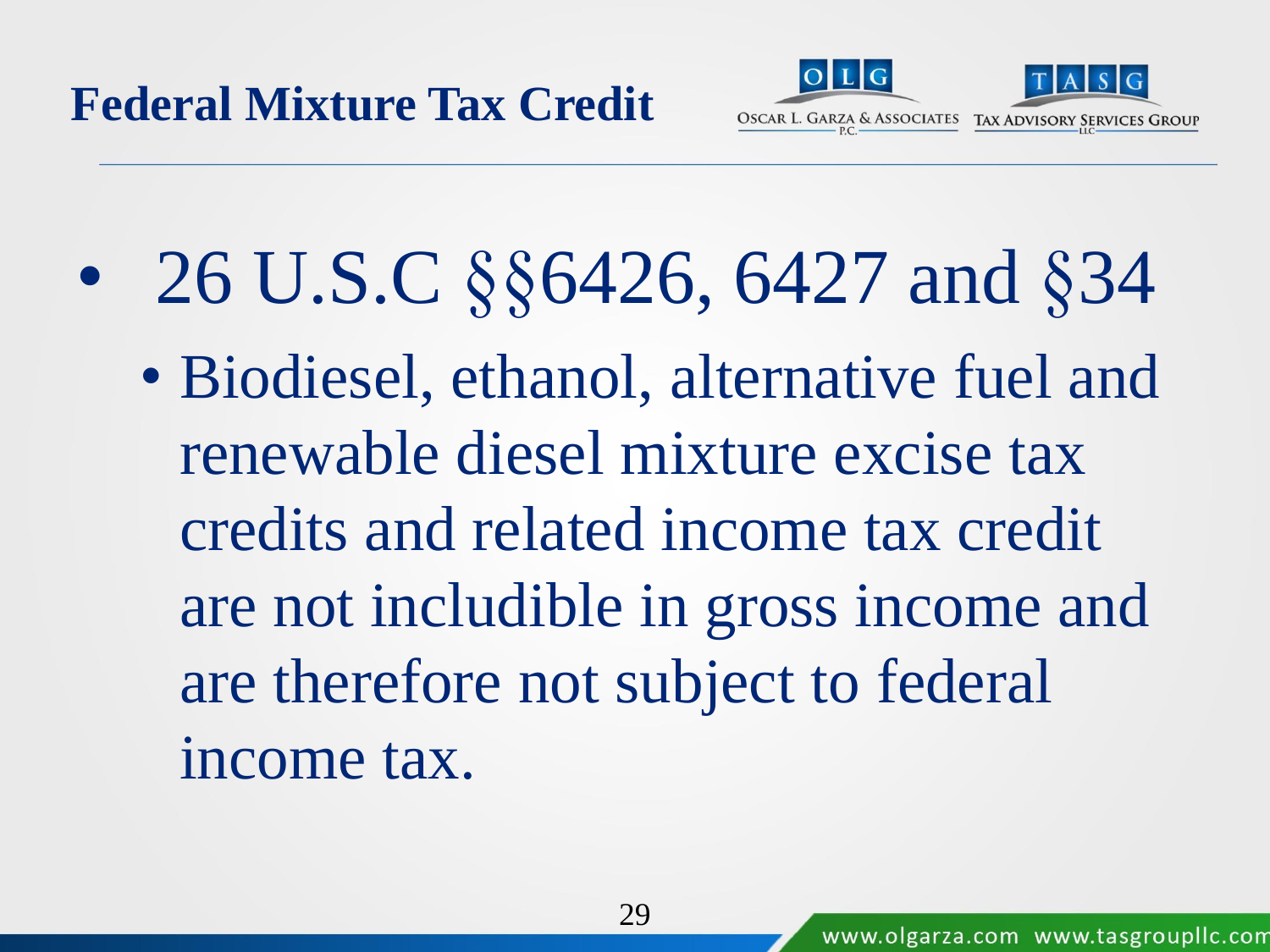

- American Job Creation Act of 2004
	- Enacted §6426 and §6427
		- provides tax credit for biodiesel, alcohol, renewable diesel and alternative fuel blenders, users and retailers including:
		- a refundable income tax credit under §34 via §6427
		- an excise tax credit under §6426
		- A non-refundable biodiesel fuel income tax credit under §40A (Energy Policy Act of 2005)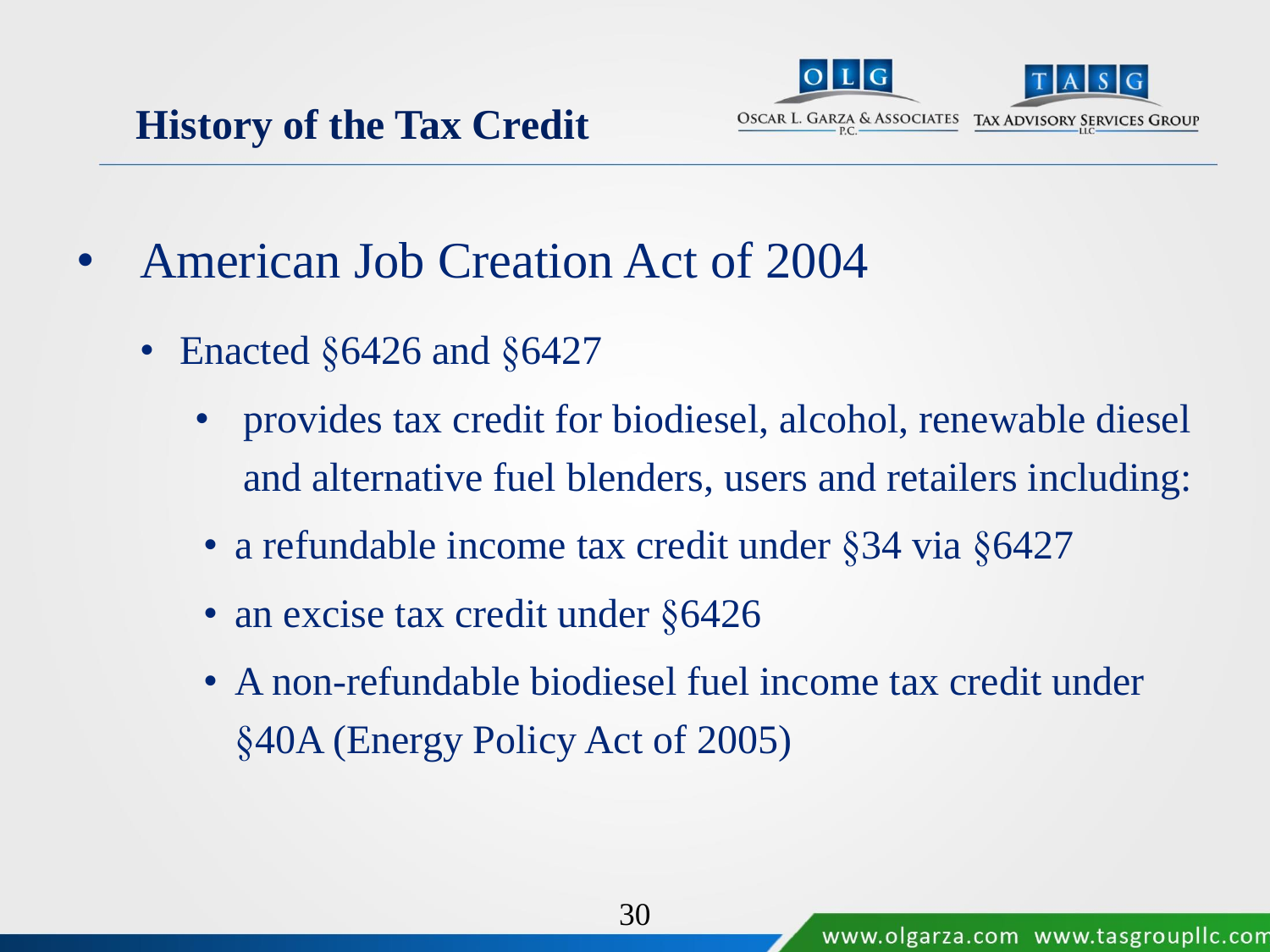

- Many taxpayers claimed the mixture credit as an excise tax credit.
- The alcohol fuel mixture credit expired on December 31, 2011.
- The biodiesel, renewable diesel and alternative fuel credits expired on December 31, 2014.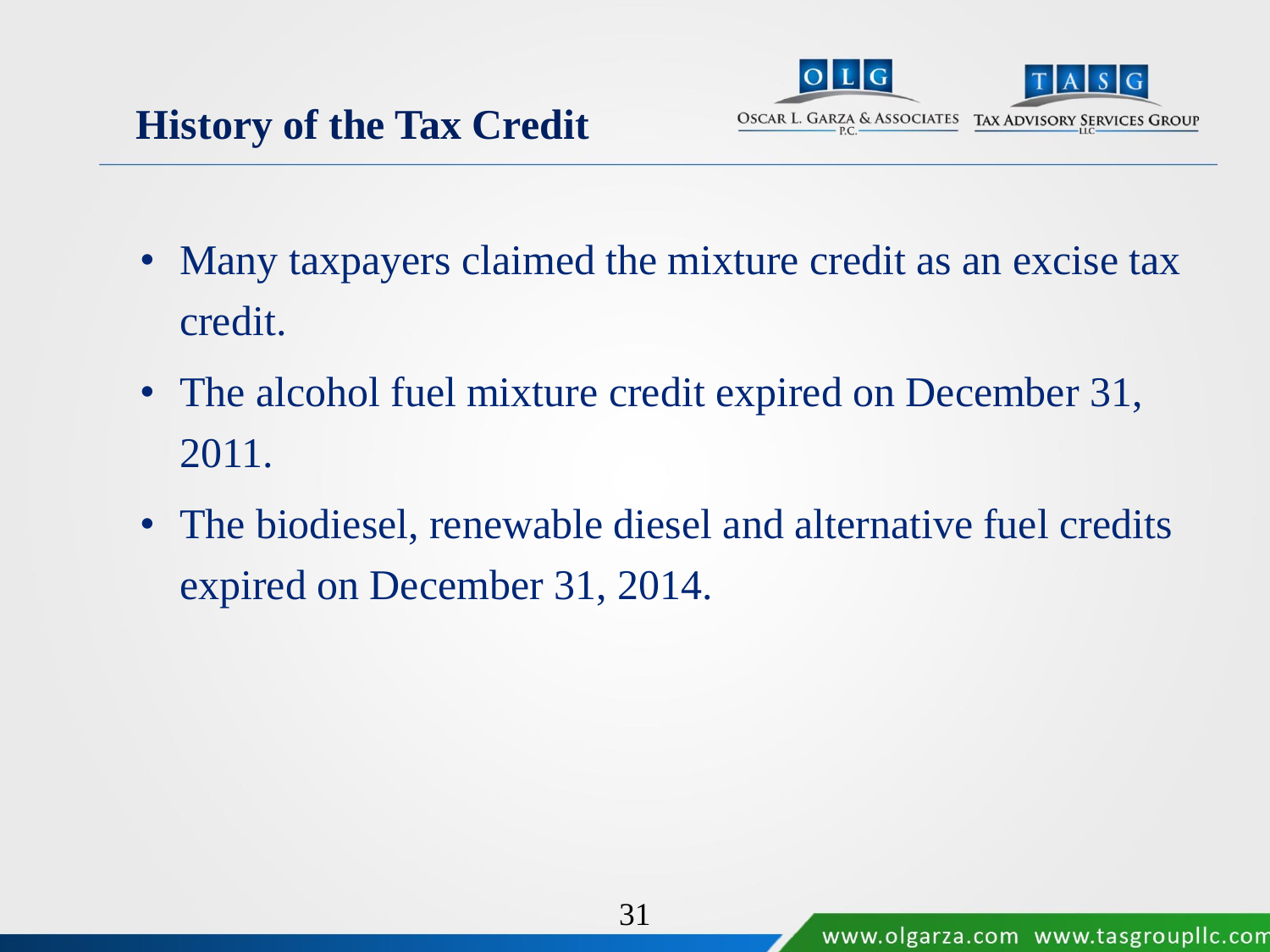

- The alcohol and biodiesel fuels tax credits in §§40 and 40A are includible in gross taxable income.
- §§6426, 6427 and related §34 tax credits are not includible in gross taxable income.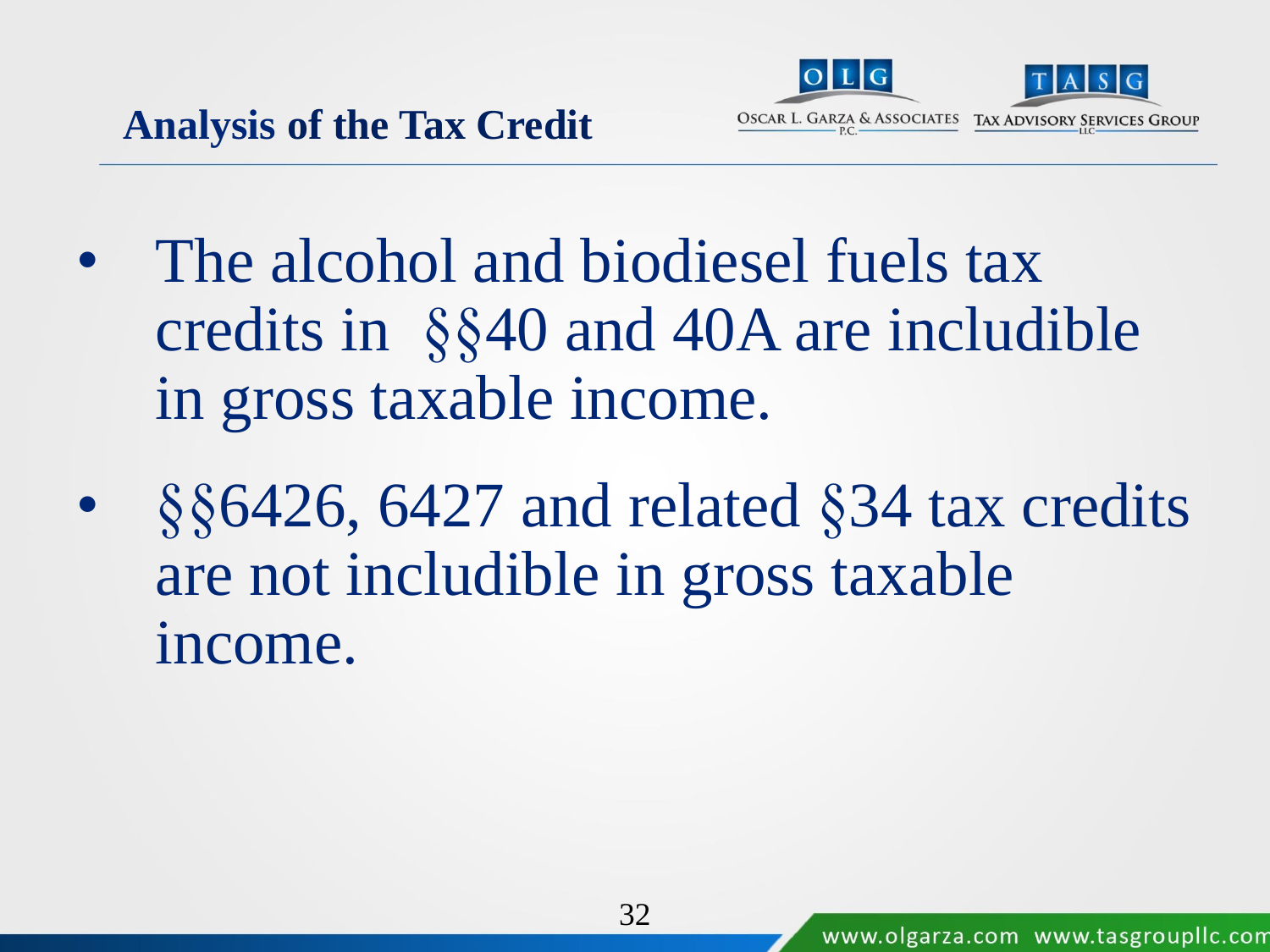

- §87 was amended to include the §40A biodiesel income tax credits but not the excise tax credits.
- Congress has stated consistently the §§40 and 40A credits are includible in gross taxable income but has NEVER stated that §6426 credits are includible in income.
- IRS forms support the position that the §§6426 and 6427 credits are NOT includible in gross taxable income.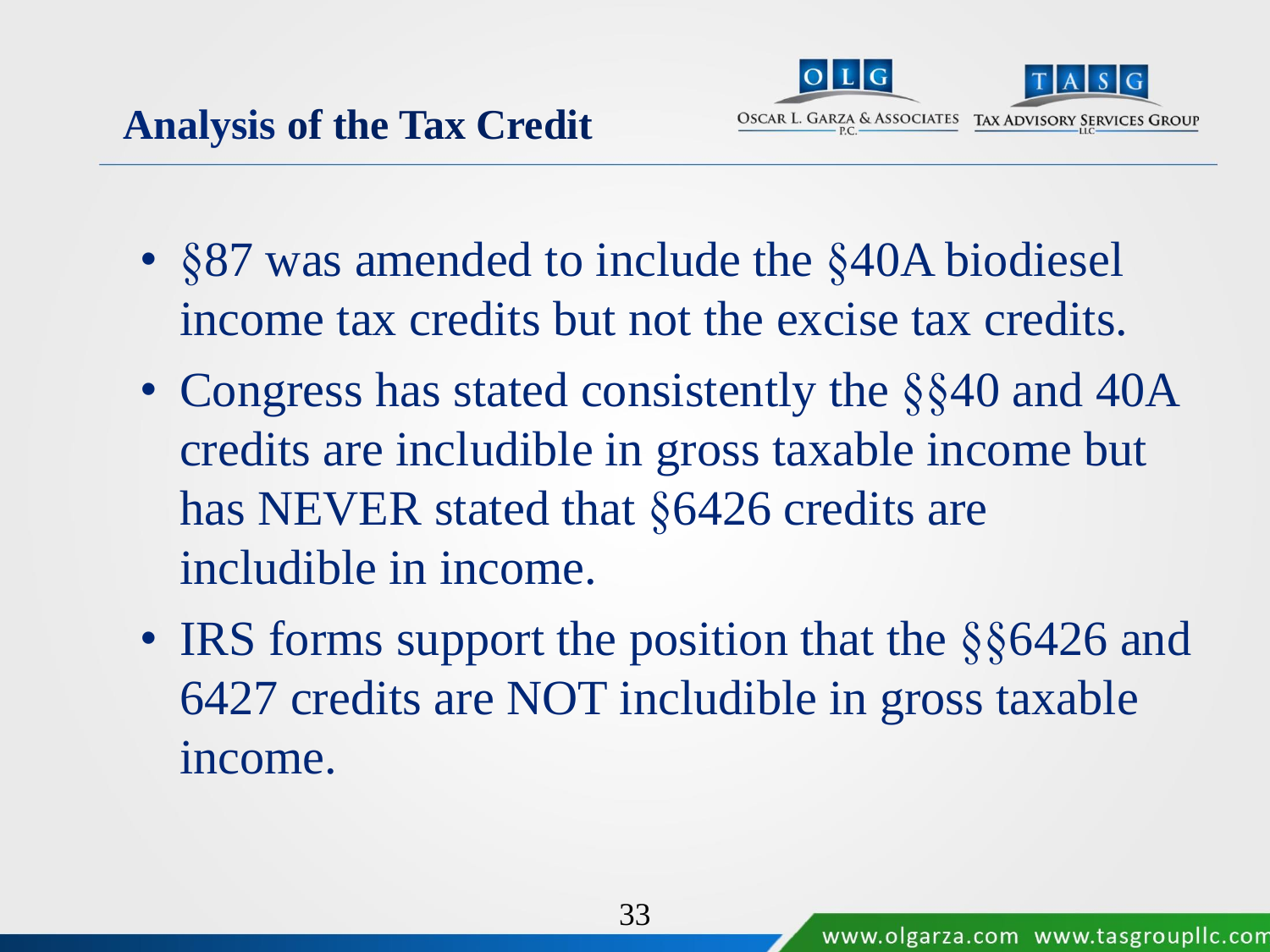

- Congress has stated consistently that the §§40 and 40A credits are includible in income but has NEVER stated that §6426 credits are includible in income.
	- The legislative history of the Job Act states the §40 credit is includible in gross income, and adds a conforming amendment with the enactment of §40A, but is silent with respect to the §§6426 and 6427 credit.
		- Conference Report 110-627 to Public Law 110-234
		- Senate Report 112-208 to the Family and Business Tax Cut Certainty Act of 2012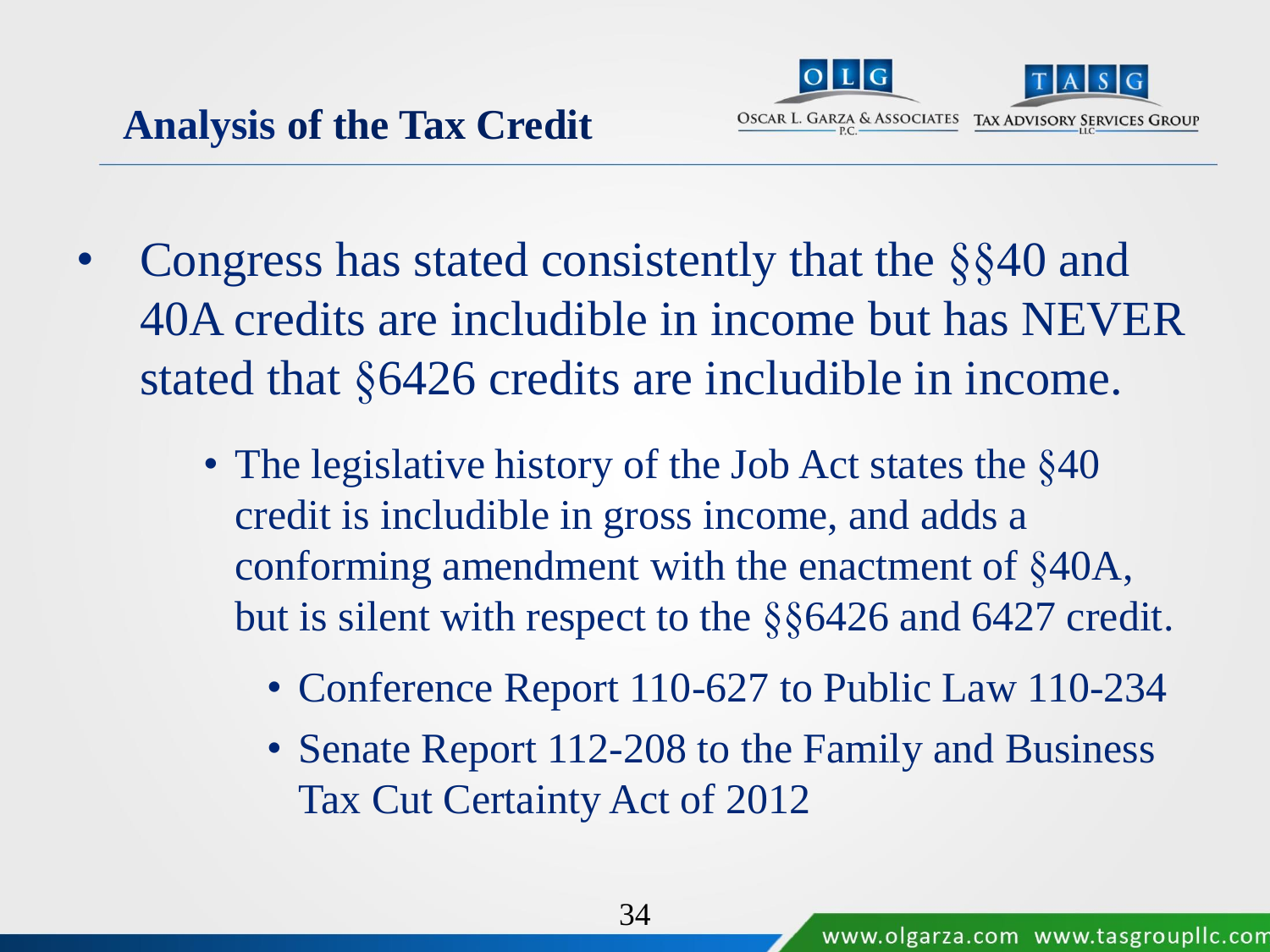

- IRS forms support the position that the §§6426 and 6427 credits are NOT includible in gross income.
	- The §§6426 and 6427 excise tax credits and the §34 income tax credits are not includible in gross income can be found in IRS forms used to claim the tax credits.
		- Form 4136
		- Form 720
		- Form 8849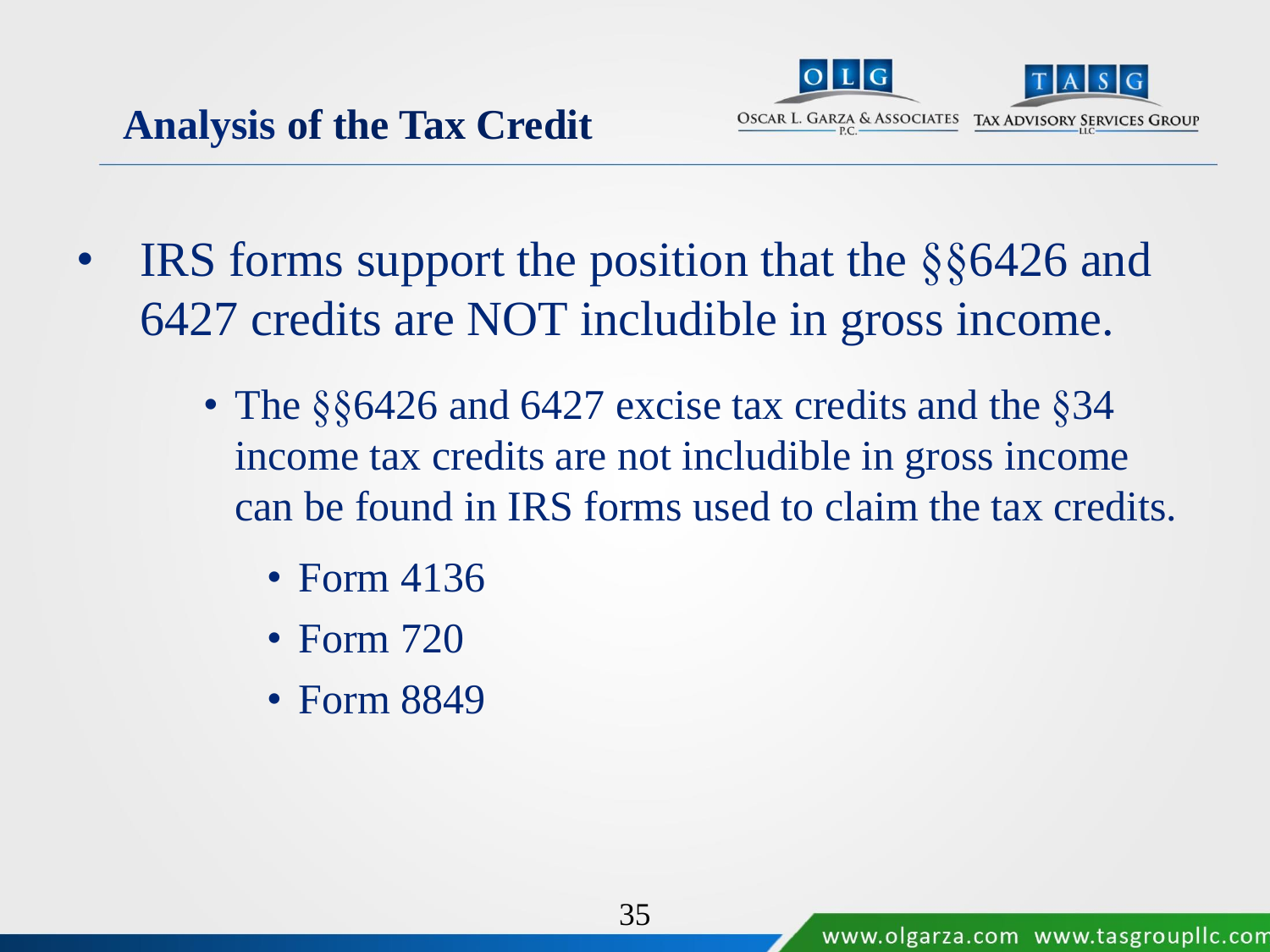

• Form 720

- Statutory requirement that the credits be claimed first as an offset against §4081 excise tax liability, using Form 720, Schedule C,
- Tax offset is not the same as a deduction which reduces income tax liability.
- Form 8849
	- A payment of a tax credit as required in §6427, not a refund of tax paid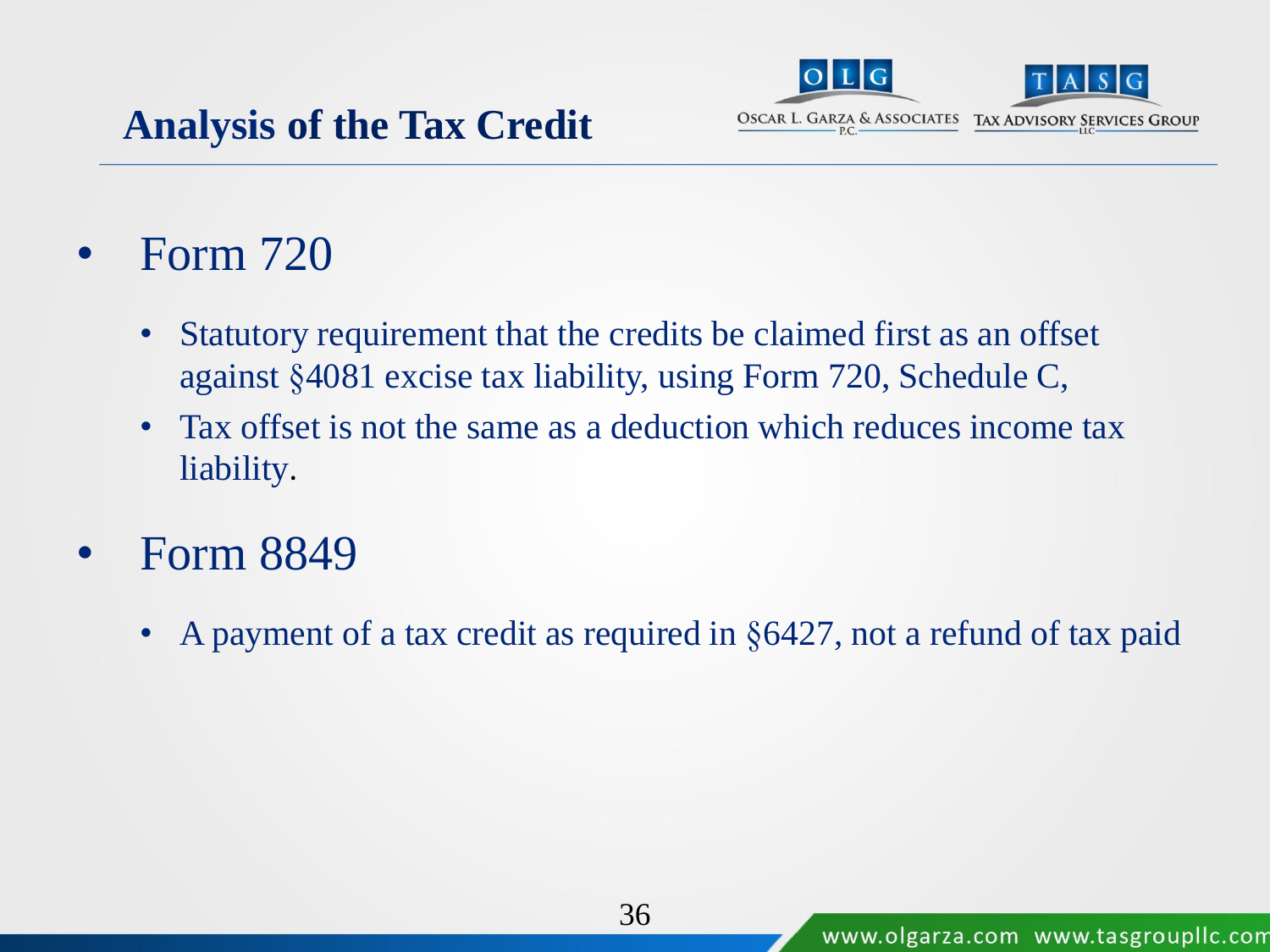



The §§6426 and 6427 excise tax credits and related §34 refundable income tax credit are NOT includible in gross income and are exempt from federal income tax.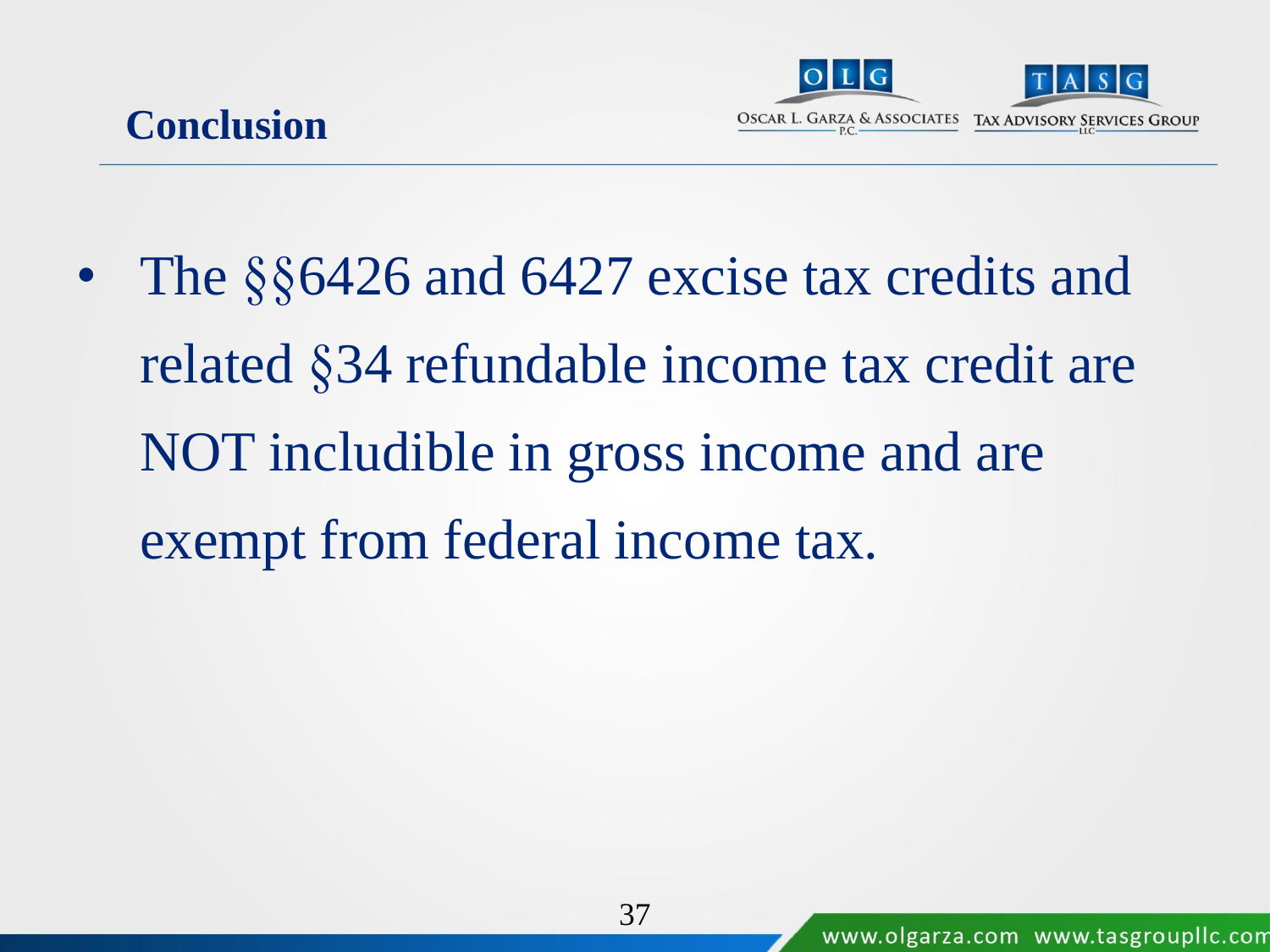

### **Update**

- Sunoco filed claim in Federal Court of Claims
- Growmark filed claim in Tax Court
- Ag Processing filed claim in Tax Court
- Others have filed amended returns, audit claims and filed protest to IRS Appeals
- Notice 2015-56
- Language from Senate Finance Committee on Extenders correctly states if you claim 40A credit, you must include in taxable income, silent if you claim 6426 and 6427 credit